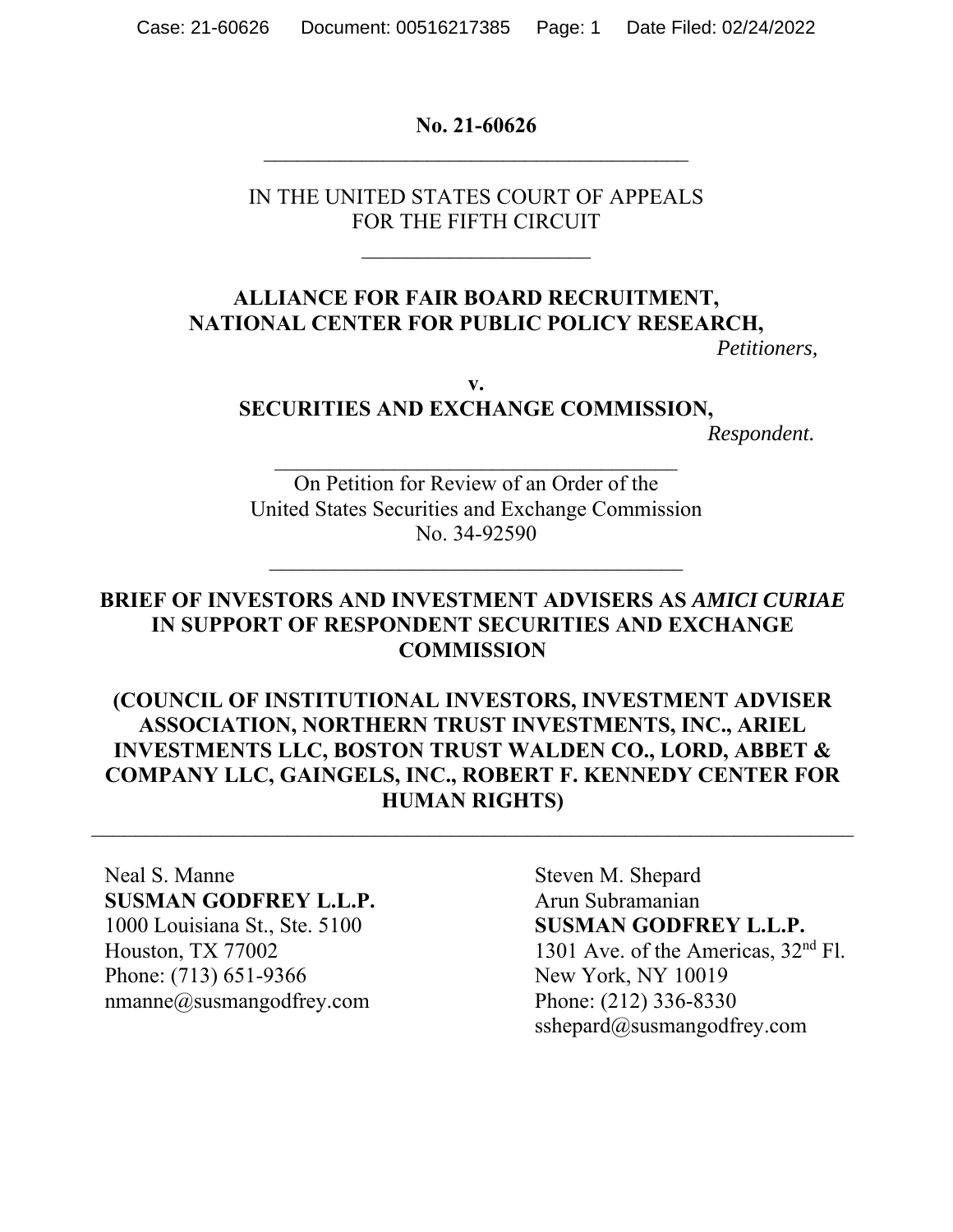#### **CERTIFICATE OF INTERESTED PERSONS**

Pursuant to Fifth Circuit Rules 28.2.1 and 29.2, the undersigned counsel of record certifies that he is not aware of any additional person or entity, besides those already listed in the parties' Certificates of Interested Persons, which has an interest in the outcome of this litigation. *Amici*'s interests in this matter are described below in the section of this brief entitled "Interest of Amici Curiae." These representations are made in order that the judges of this Court may evaluate possible disqualification or recusal.

1. The *Council of Institutional Investors* ("CII") is a nonprofit membership association with no parent company or subsidiaries other than a Section 501(c)(3) affiliate, the "CII Research and Education Fund." No publicly held corporation owns 10% or more of CII's equity.

2. The *Investment Adviser Association* ("IAA") is a nonprofit membership association with no parent company or subsidiaries. No publicly held corporation owns 10% or more of IAA's equity.

3. *Northern Trust Investments, Inc.* ("Northern Trust") is a wholly owned subsidiary of The Northern Trust Company ("TNTC"), an Illinois state banking corporation. TNTC is a wholly owned subsidiary of Northern Trust Corporation, a financial holding company and publicly traded company.

4. *Ariel Investments, LLC* ("Ariel") does not have any parent corporations, and there are no publicly held corporations that own 10% or more of its equity.

5. *Boston Trust Walden Company* ("Boston Trust Walden") is a wholly owned subsidiary of Boston Trust Walden Corporation. No publicly held corporation owns 10% or more of Boston Trust Walden's stock.

6. *Lord, Abbett & Co. LLC* ("Lord Abbett") does not have any parent company, and there are no publicly held corporations that own 10% or more of its equity.

i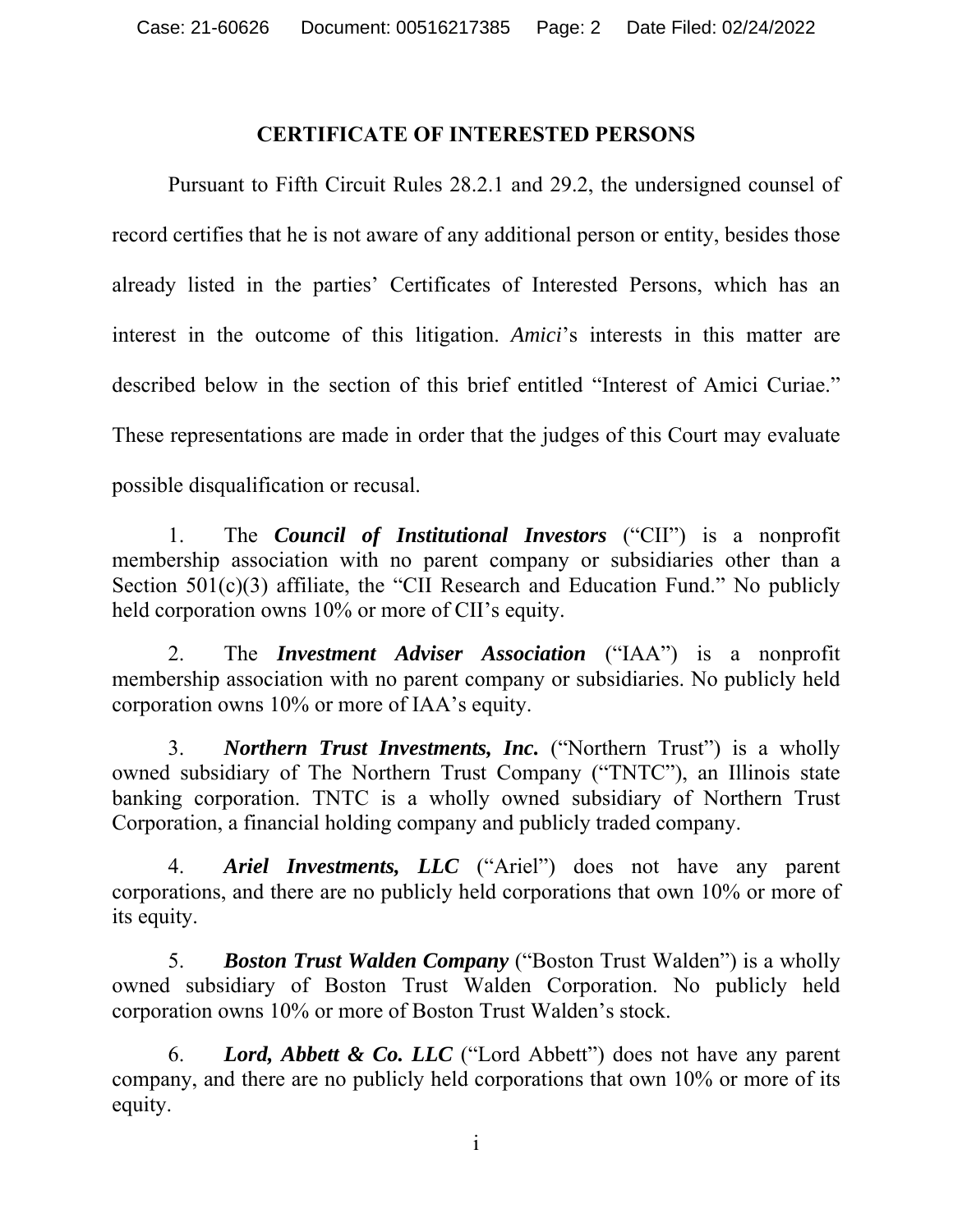7. *Gaingels, Inc.* ("Gaingels") has a parent company, Gaingels Holding LP. No publicly held corporations own 10% or more of Gaingels' stock.

8. *Robert F. Kennedy Center for Justice and Human Rights* ("RFK Center") is a nonprofit membership association with no parent company or subsidiaries. No publicly held corporation owns 10% or more of the RFK Center's equity.

/s/*Steven M. Shepard\_\_\_\_\_\_\_\_\_\_\_\_*

Steven M. Shepard *Attorney of Record for The Council of Institutional Investors, The Investment Adviser Association, Northern Trust Investments, Inc., Ariel Investments LLC, Boston Trust Walden Company, Lord, Abbett & Co. LLC, Gaingels, Inc., & Robert F. Kennedy Center for Justice and Human Rights*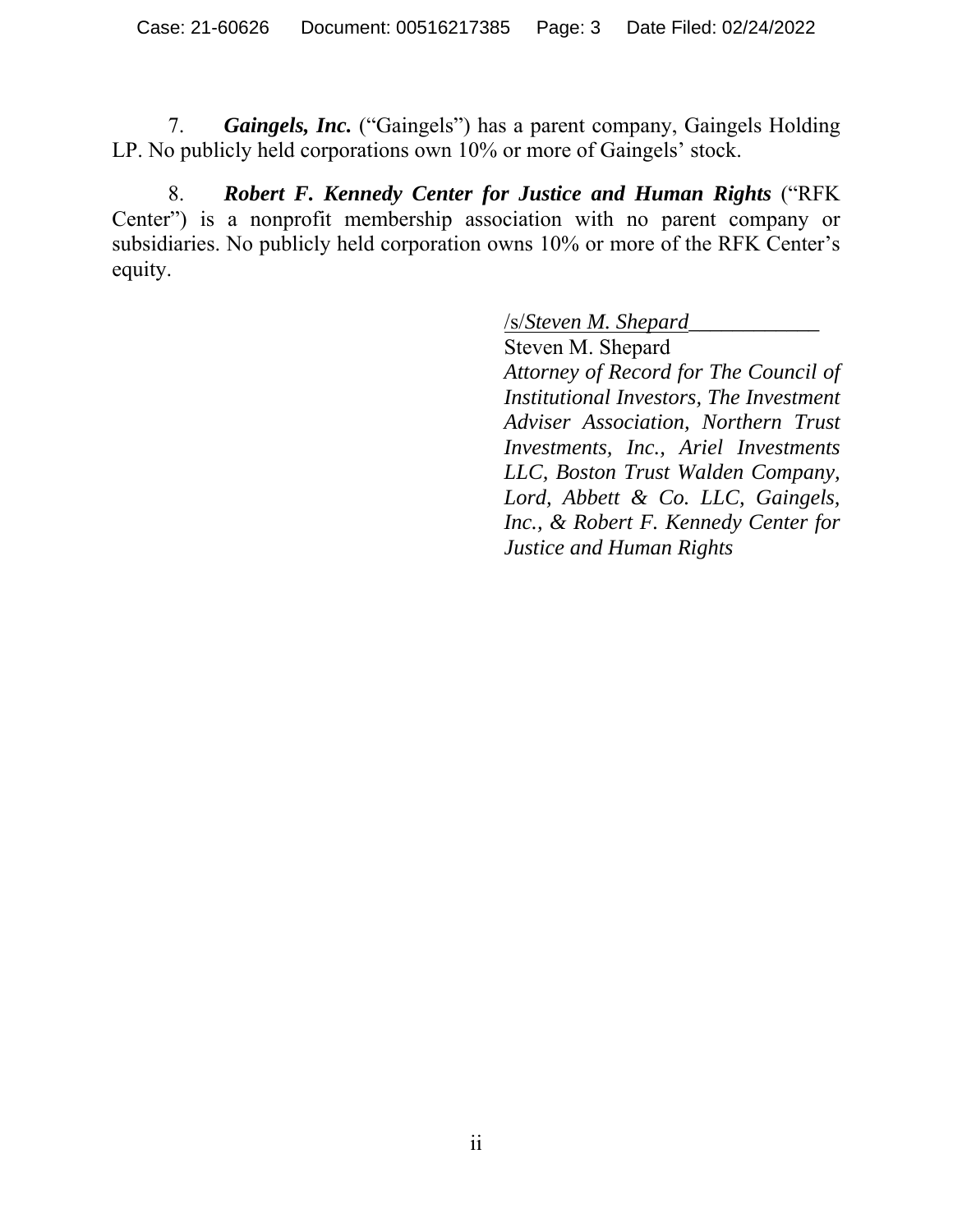# **TABLE OF CONTENTS**

| I.   | Many Investors and Investment Advisers Believe that Overall                                                          |                                                                                                                                                                                |  |  |
|------|----------------------------------------------------------------------------------------------------------------------|--------------------------------------------------------------------------------------------------------------------------------------------------------------------------------|--|--|
| II.  |                                                                                                                      |                                                                                                                                                                                |  |  |
|      | A.                                                                                                                   | Companies' "Nominating Committees" Typically Select<br>the Nominees That Are Proposed to Shareholders for                                                                      |  |  |
|      | B.                                                                                                                   | Proxy Statements Already Disclose the Process that the<br>"Nominating Committee" Uses to Select Nominees-                                                                      |  |  |
| III. |                                                                                                                      | Overall Board Diversity, and Explanations for Lack of<br>Diversity, Are Factors Considered by Many Investors and<br>Investment Advisers When Voting For (Or Against) Directors |  |  |
|      | А.                                                                                                                   | Many Investors and Investment Advisers Have Formal<br>Voting Policies That Are Based, In Part, On Overall                                                                      |  |  |
|      | B.                                                                                                                   | Many Investors and Investment Advisers Will Also<br>Consider a Non-Diverse Board's <i>Explanation</i> for the<br>Lack of Diversity When Casting Their Votes<br>20              |  |  |
| IV.  | Institutional Investors and Investment Advisers Also Take<br>Overall Board Diversity Into Account When Making<br>.21 |                                                                                                                                                                                |  |  |
| V.   |                                                                                                                      | Nasdaq's Rules Give Investors and Investment Advisers the<br>Information They Need to Implement Their Voting Policies and<br>.24                                               |  |  |
|      | A.                                                                                                                   | Data on Overall Board Diversity Is Difficult to Find24                                                                                                                         |  |  |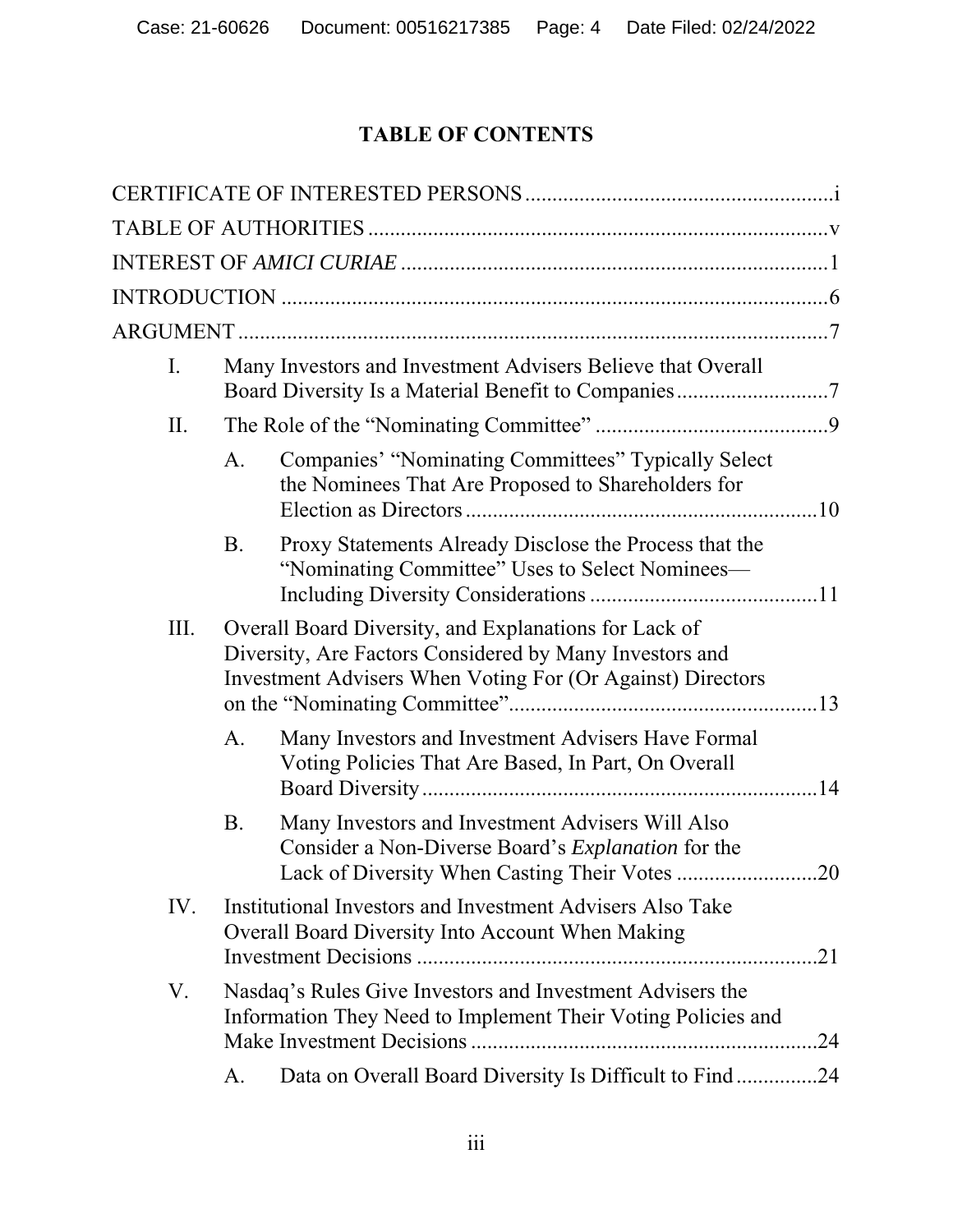| <b>B.</b>       | Rule 5606 Will Improve the Quality, Consistency, and<br>Accessibility of Information Regarding the Overall                                                          | .27 |  |  |
|-----------------|---------------------------------------------------------------------------------------------------------------------------------------------------------------------|-----|--|--|
| $\mathcal{C}$ . | It Is Difficult for Investors and Investment Advisers to<br>Obtain Explanations from Companies for the Reasons for                                                  |     |  |  |
| D.              | Rule $5605(f)(2)(A)$ Will Improve the Quality, Quantity,<br>and Accessibility of Information Relating to the<br>Challenges Companies May Face in Recruiting Diverse | .28 |  |  |
| Е.              | Both Rules Are Particularly Important for Smaller                                                                                                                   |     |  |  |
|                 |                                                                                                                                                                     |     |  |  |
|                 |                                                                                                                                                                     |     |  |  |
| 34              |                                                                                                                                                                     |     |  |  |
|                 |                                                                                                                                                                     |     |  |  |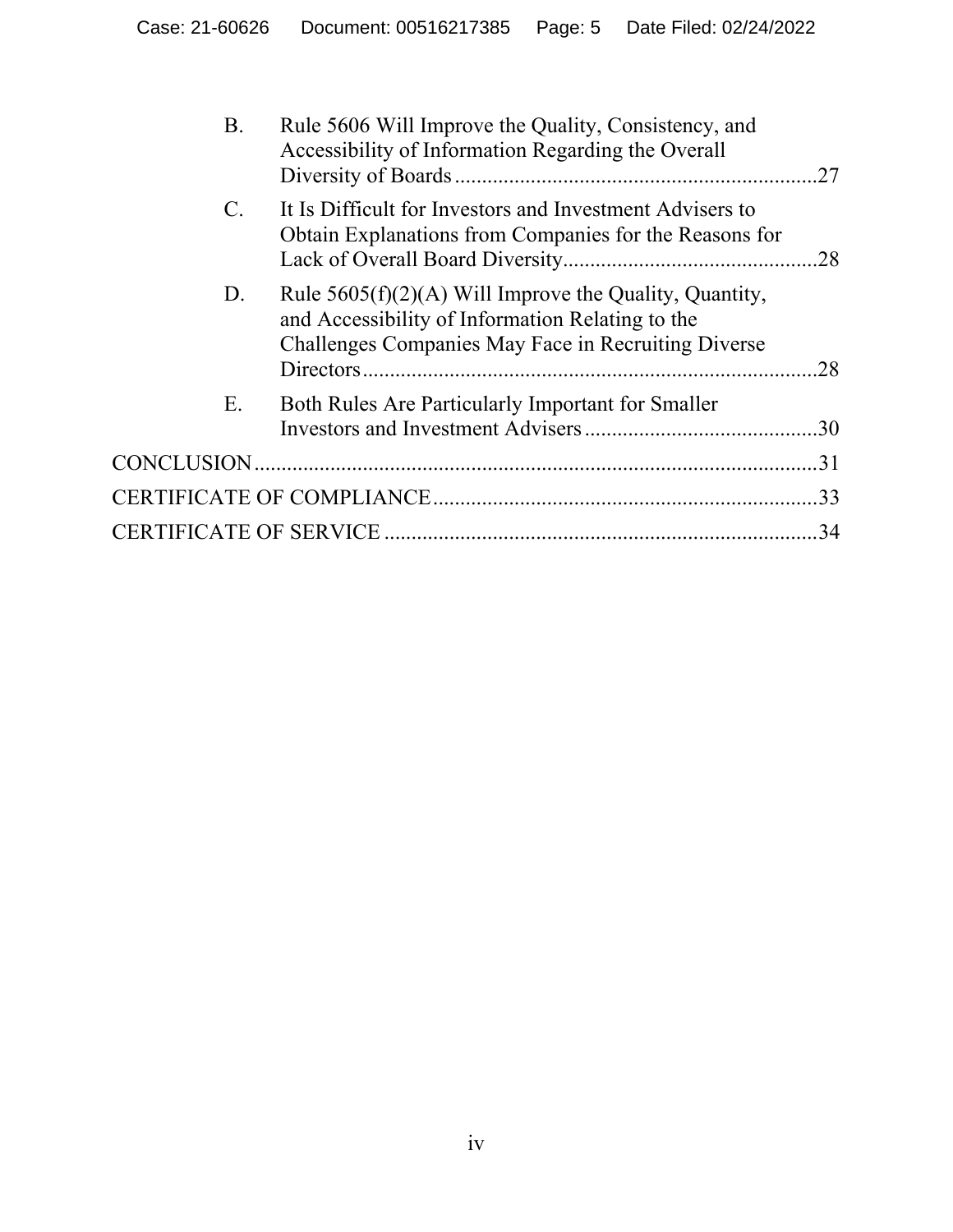## **TABLE OF AUTHORITIES**

## **Page(s)**

### **Cases**

| Marchand v. Barnhill,                                                                                                        |
|------------------------------------------------------------------------------------------------------------------------------|
| Spanakos v. Pate,                                                                                                            |
| United Food & Com. Workers Union & Participating Food Indus.<br>Emps. Tri-State Pension Fund v. Zuckerberg,                  |
| <b>Statutes</b>                                                                                                              |
|                                                                                                                              |
|                                                                                                                              |
| <b>Federal Regulations</b>                                                                                                   |
|                                                                                                                              |
|                                                                                                                              |
| <b>Federal Register Publications</b>                                                                                         |
| Disclosure Regarding Nominating Comm. Functions and Comme'ns<br>Between Security Holders and Bds. of Directors, 68 Fed. Reg. |
| <i>Proxy Disclosure Enhancements, 74 Fed. Reg. 68,334, at 68,343-44</i>                                                      |
| <b>Nasdaq Rules</b>                                                                                                          |
|                                                                                                                              |
|                                                                                                                              |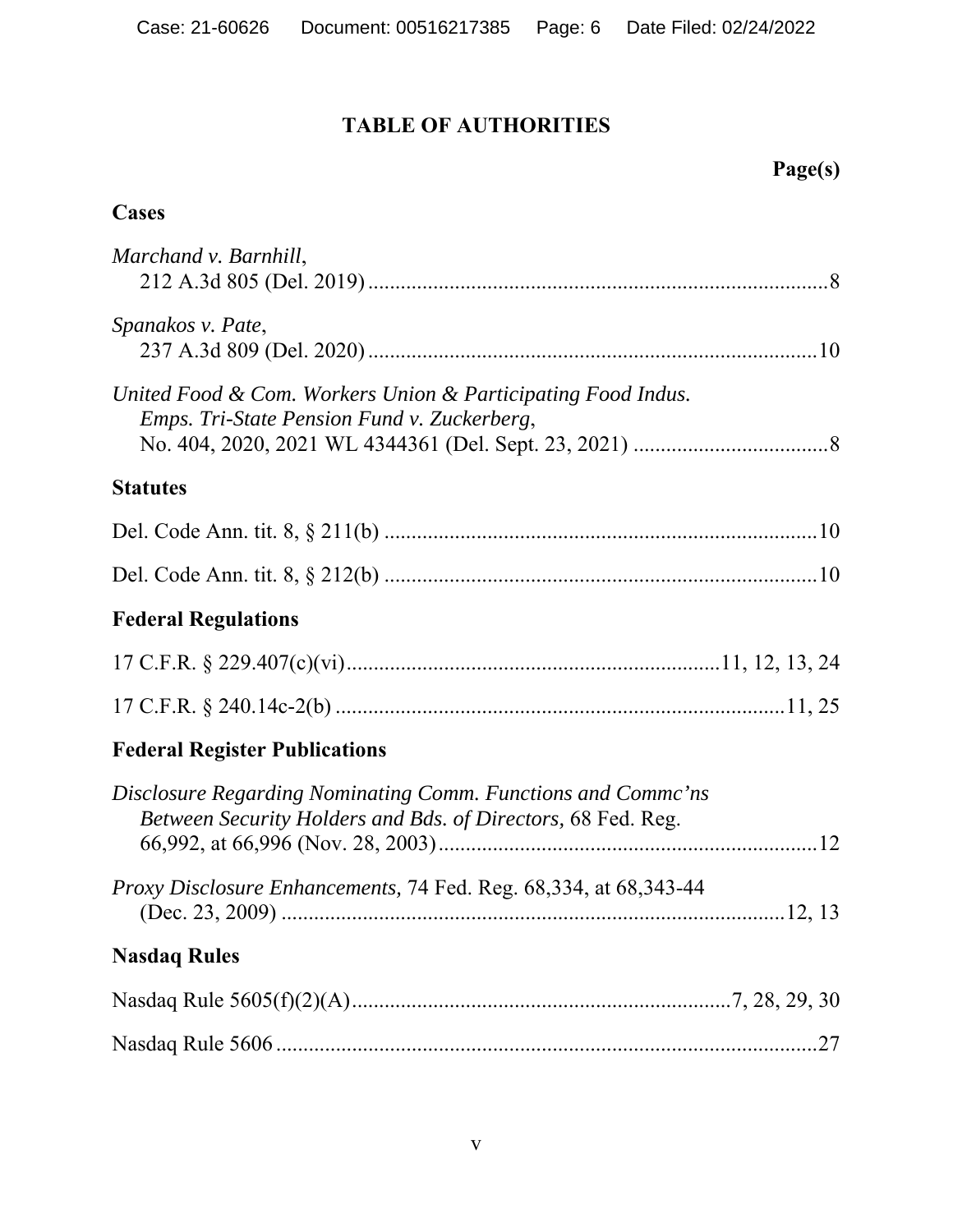## **Other Authorities**

| 5 Fletcher Cyc. Corp. § 2052.20, Federal regulation of proxies—      |     |
|----------------------------------------------------------------------|-----|
| Amanda Barroso, Most Black Adults Say Race is Central to Their       |     |
| Identity and Feel Connected to a Broader Black Community, PEW        |     |
| Boston Trust Walden, Comment Letter on Proposed Rule Change to       |     |
|                                                                      |     |
| Corinne Post, When is Female Leadership an Advantage?                |     |
| Coordination Requirements, Team Cohesion, and Team                   |     |
| Interaction Norms, 36 J. OF ORGANIZATIONAL BEHAV. 1153 (2015) 8      |     |
| Emily Glazer & Theo Francis, As Corporate Boards Pursue Diversity,   |     |
| Director Training Programs Spring Up, WALL ST. J., Dec. 31,          |     |
|                                                                      | .20 |
| International Corporate Governance Network, Comment Letter on        |     |
| Proposed Rule Change to Adopt Listing Rules Related to Board         |     |
|                                                                      | .25 |
| Law Of Corp. Offs. & Dirs.: Rts., Duties & Liabs. § 8:8, Composition |     |
| and function of particular committees-Nominating Committee           |     |
|                                                                      |     |
| Sundiatu Dixon-Fyle et al., Diversity Wins: How Inclusion Matters,   |     |
|                                                                      |     |
| US SIF, Report on US Sustainable and Impact Investing Trends 202023  |     |
|                                                                      |     |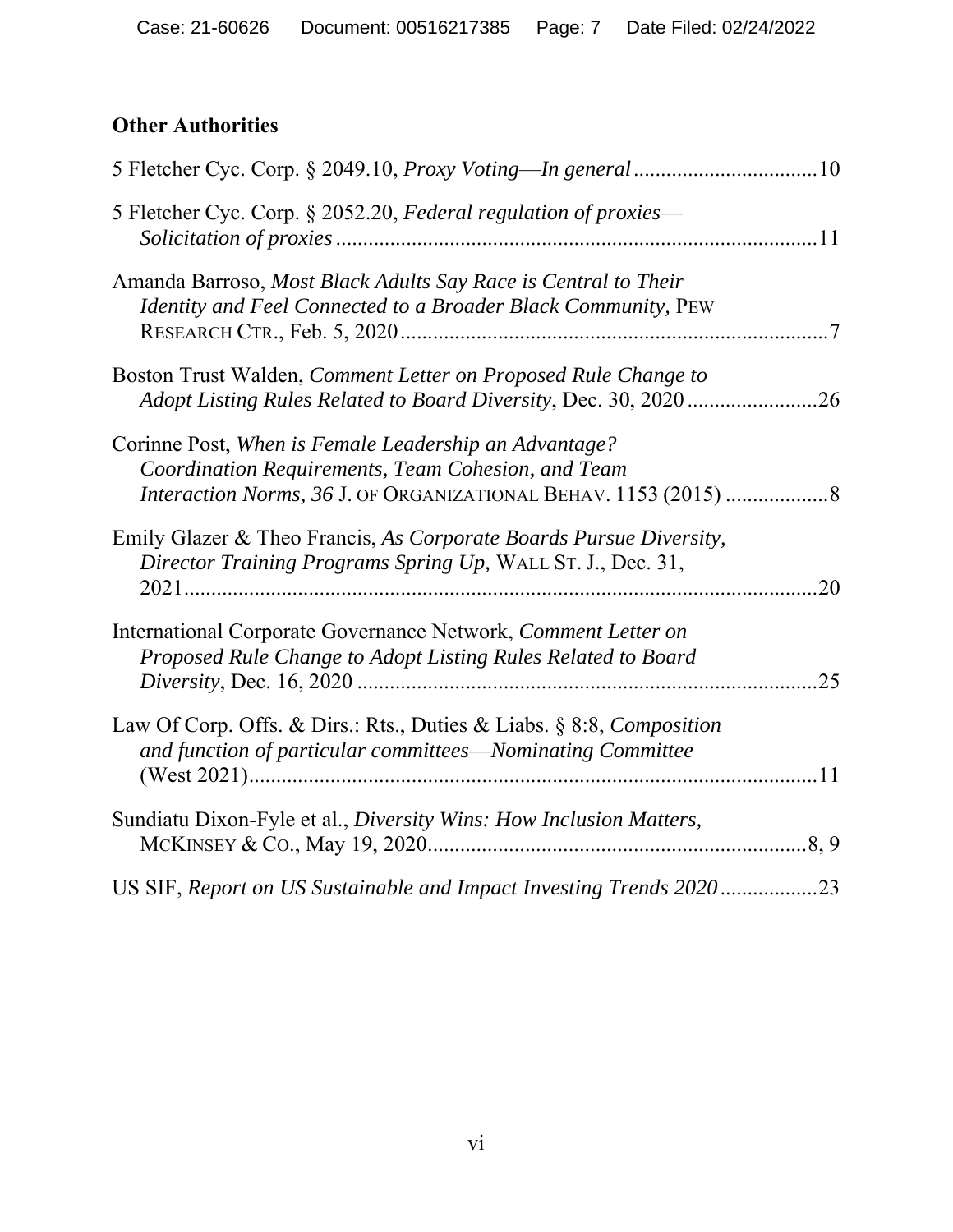#### **INTEREST OF** *AMICI CURIAE*

*Amici* (and many of their members) currently consider overall board diversity when voting for (or against) directors serving on "nominating committees," and, in certain instances, when making investment decisions. *Amici*  support Nasdaq's Rules because the Rules will improve investors' ability to obtain and use relevant information on overall board diversity.

The *Council of Institutional Investors* ("CII") is a nonprofit, nonpartisan association of U.S. public, corporate, and union employee benefit funds; state and local entities charged with investing public assets; and foundations and endowments with combined assets under management of approximately \$4 trillion. CII is a leading voice for effective corporate governance, strong shareowner rights, and sensible financial regulations that foster fair capital markets. Many of CII's members consider overall board diversity information a relevant factor in voting shares and making investment decisions.

The *Investment Adviser Association* ("IAA") is a not-for-profit organization that has exclusively represented the interests of investment adviser firms for more than eight decades. IAA currently has approximately 600 investment adviser members, who collectively manage more than \$35 trillion in assets for a wide variety of investor clients. IAA supports promoting the values of diversity, equity, and inclusion at all levels of the investment adviser industry. Many of IAA's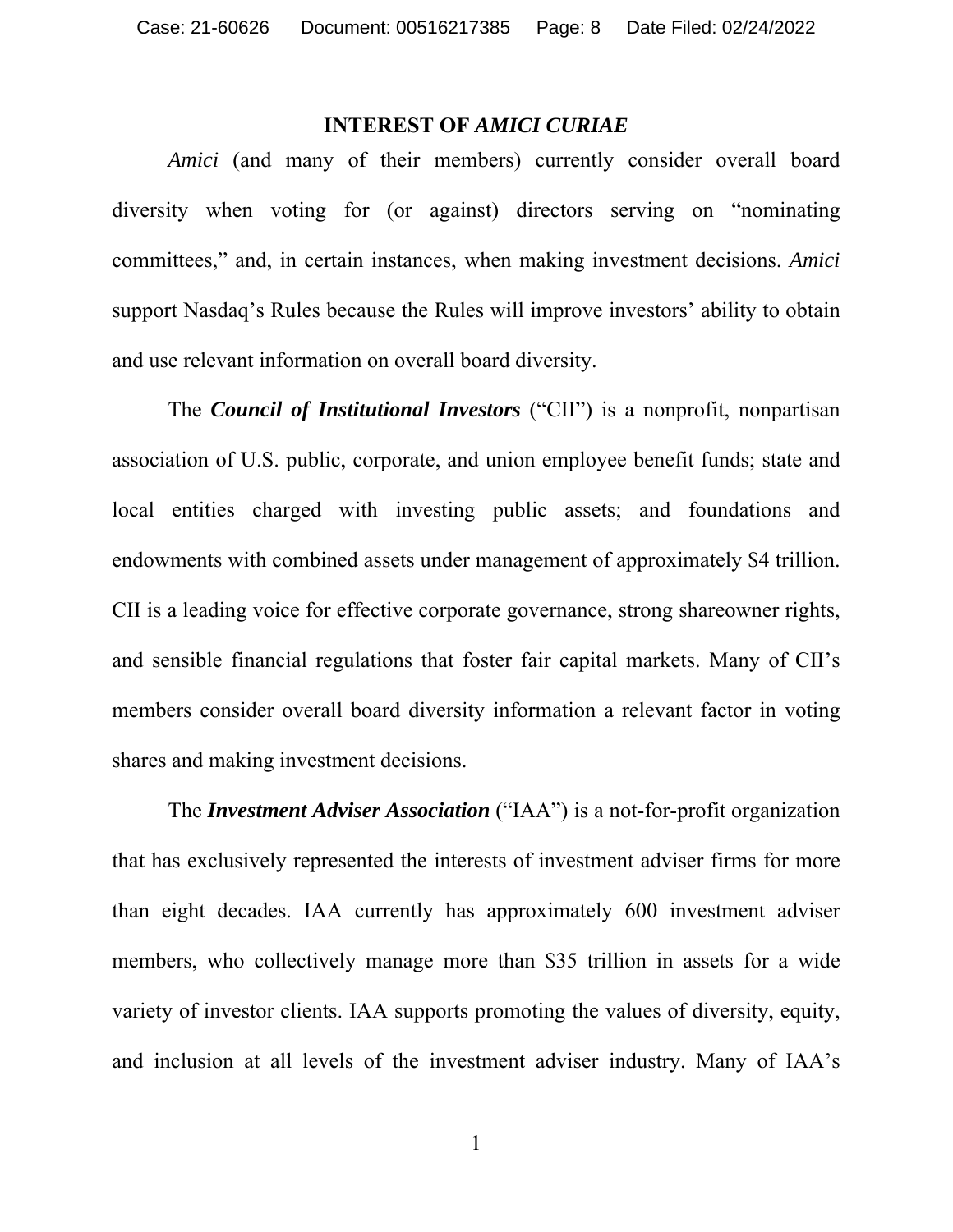members consider overall board diversity information as a relevant factor in voting shares and making investment decisions.

*Northern Trust Investments, Inc.* ("Northern Trust") is the primary U.S. investment adviser to the asset-management business of Northern Trust Corporation, which business (branded as "Northern Trust Asset Management") has approximately \$1.3 trillion of assets under management as of December 31, 2021. Northern Trust believes that at least 20% of a board's directors should be female, and that U.S. corporate boards should include at least one ethnically or racially diverse director. Northern Trust, on behalf of its clients for whom Northern Trust has voting discretion, casts votes for directors based, in part, on board-diversity information, in an effort to achieve the diversity goals stated above. Furthermore, Northern Trust Asset Management offers its clients a variety of sustainable investment strategies that incorporate analysis of environmental, social and governance risks and opportunities, and that may include use of Northern Trust's proprietary "ESG Vector Scores." Northern Trust's ESG Vector Scores are based, in part, on a company's ability to adhere to best practices, including the practice of recruiting qualified and diverse candidates for board positions.

*Ariel Investments, LLC* ("Ariel") is an investment adviser with approximately \$18.3 billion of assets under management, which are primarily

2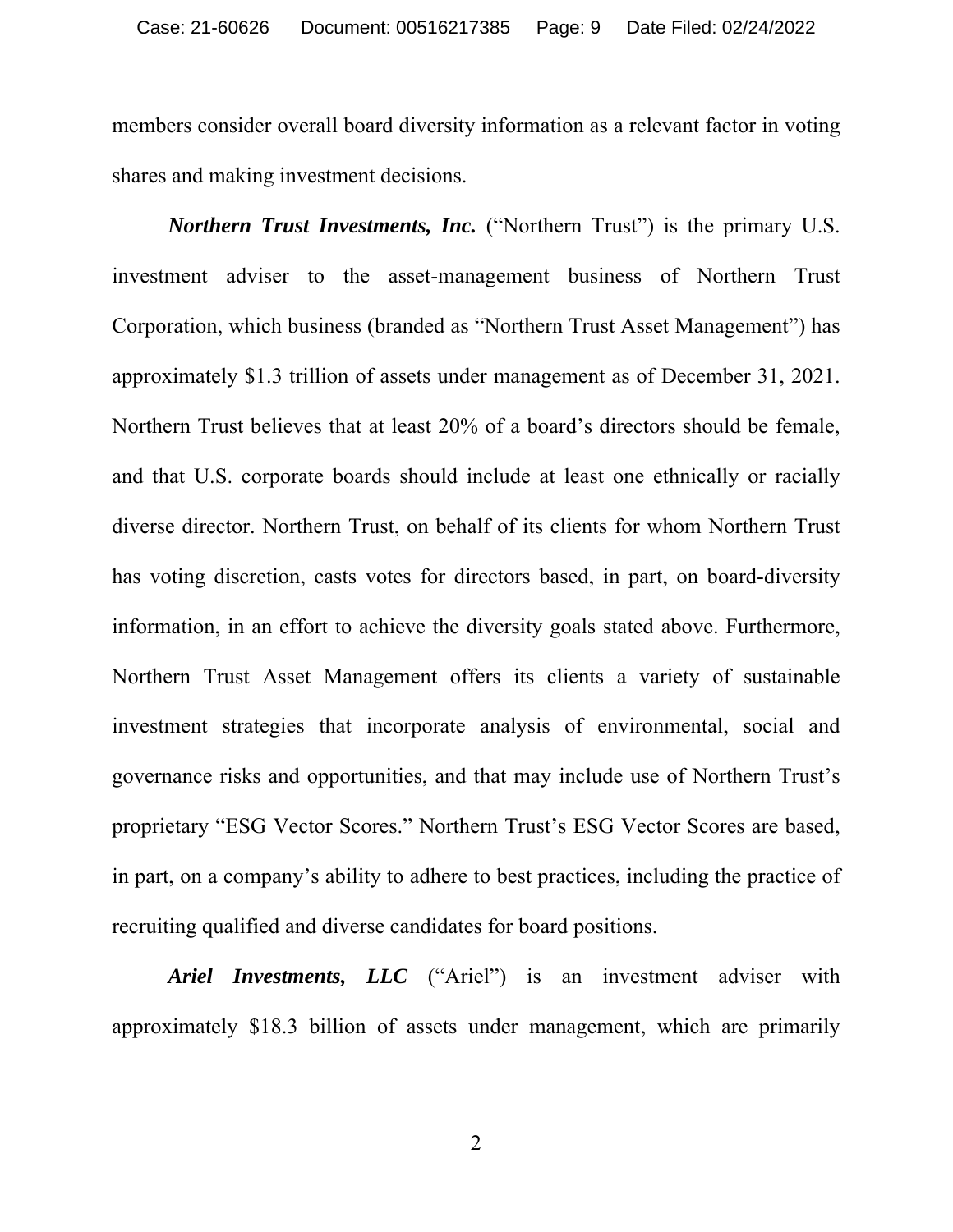invested in publicly traded equity securities.<sup>1</sup> Ariel exercises the authority to vote the shares that it manages, and cast votes for directors based, in part, on boarddiversity information, in an effort to promote board diversity. In addition, Ariel's investment research team assigns a proprietary ESG Risk Rating for each existing and prospective portfolio company. The ESG Risk Rating is based on assessments of industry exposure, disclosure, and management of material ESG issues, including diversity and inclusion.

Lord, Abbett & Co. LLC ("Lord Abbett") is an independent, privately held firm with a singular focus on the management of money. Lord Abbett manages approximately \$250 billion in assets across a full range of mutual funds, institutional accounts, and separately managed accounts as of January 31, 2022. Lord Abbett believes that increasing board diversity is in the public's interest and will enhance corporate governance, board decision-making, investor protections, and investor confidence. In addition, Lord Abbett believes that establishing disclosure expectations and guidance on the presentation of board diversity data will improve transparency, consistency, and comparability of disclosure across companies, providing a source of reliable and consistent information which can then be used to make better-informed investment decisions.

<sup>&</sup>lt;sup>1</sup> These assets include \$873.7 million in assets from Ariel Alternatives, a private equity subsidiary of Ariel Investments.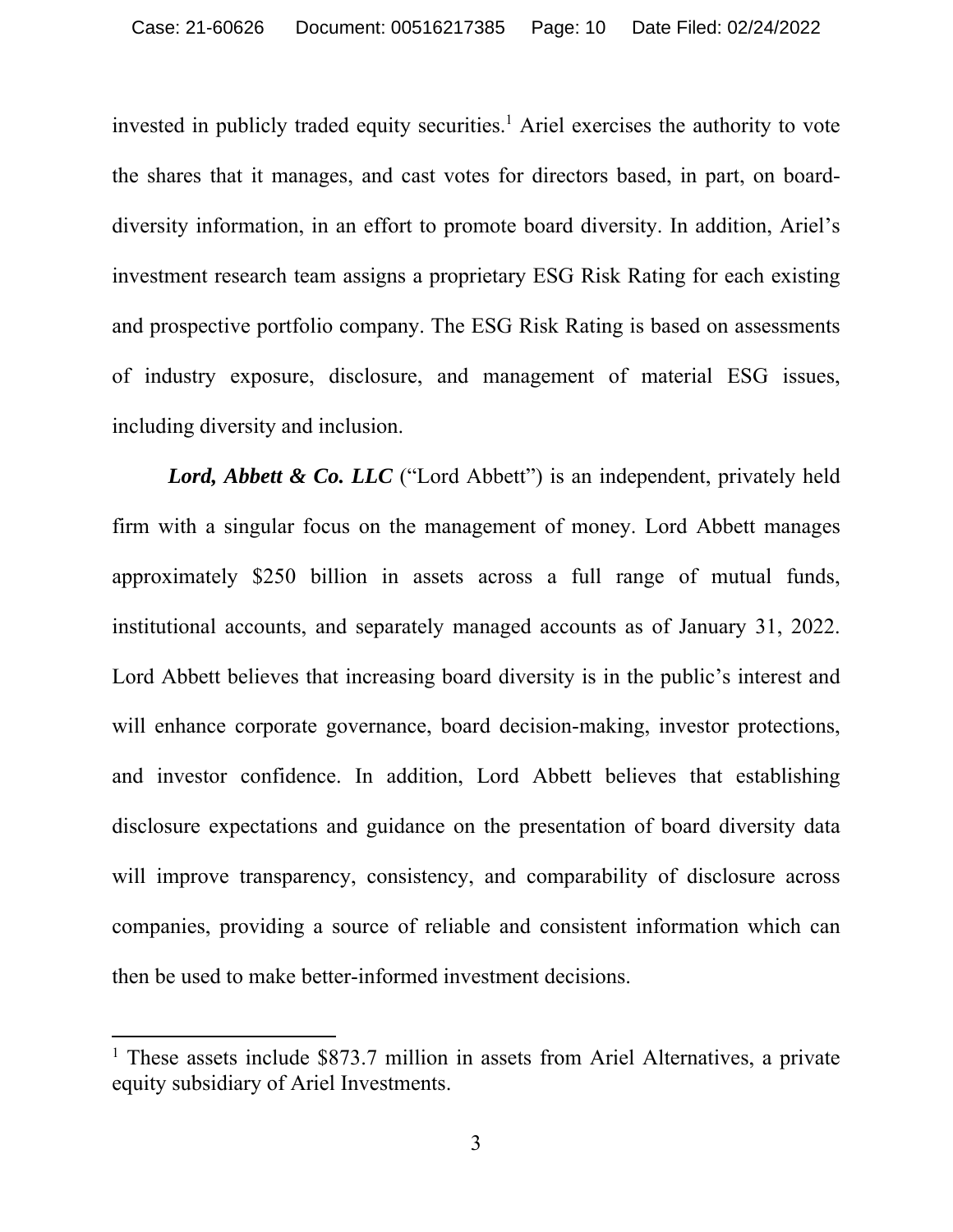*Boston Trust Walden Company* ("Boston Trust Walden") is a private, employee-owned investment management firm with approximately \$15 billion in assets under management. Boston Trust Walden evaluates environmental, social, and governance (ESG) factors as part of its investment decision-making process to identify high-quality companies with sustainable business models. Boston Trust Walden will withhold its votes for directors on nominating committees, if the board does not meet certain diversity criteria described below.

*Gaingels, Inc.* is the operations arm of an LGBTQIA+ investment syndicate called Gaingels ("Gaingels") comprised of more than 2,000 members who share its commitment to diversity and inclusion at all levels of a company's organization. Gaingels focuses its efforts on identifying portfolio companies with a demonstrated commitment to diverse leadership and/or a desire to improve representation in its C-Suite, board room and cap table. Gaingels actively assists its portfolio companies to promote a culture of diversity and inclusion, including by recruiting diverse directors. Gaingels, its members, and the portfolio companies they have invested in strongly believe that intentional efforts to improve representation are a critical component to building a successful company.

The *Robert F. Kennedy Center for Justice and Human Rights* ("RFK Center") is a non-profit organization dedicated to the pursuit of racial and economic equality. The RFK Center's Compass Investors Program is a network of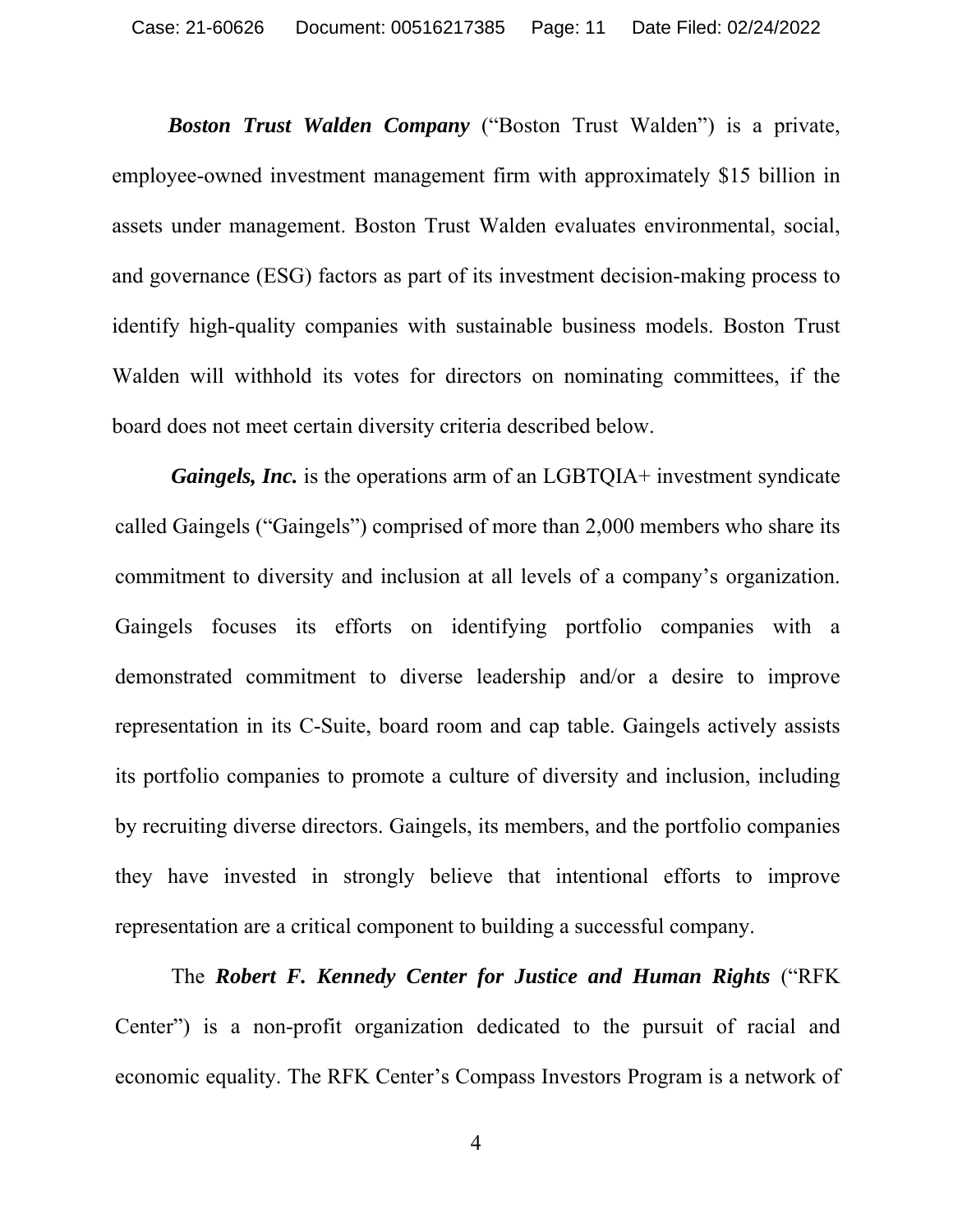institutional investors, investment managers, investment advisers, and investment consultants who collectively have close to \$7 trillion in assets under management. The Compass Investors Program, along with the RFK Center's Workplace Dignity Program, encourages and facilitates efforts to promote diversity, equity, inclusion and economic dignity by, among other things, increasing the diversity of boards in the public and private markets sectors.

All parties to this case have consented to the filing of this amicus brief.

No party or its counsel authored this brief. *Amici* are the only persons who contributed money to fund the preparation and submission of this brief.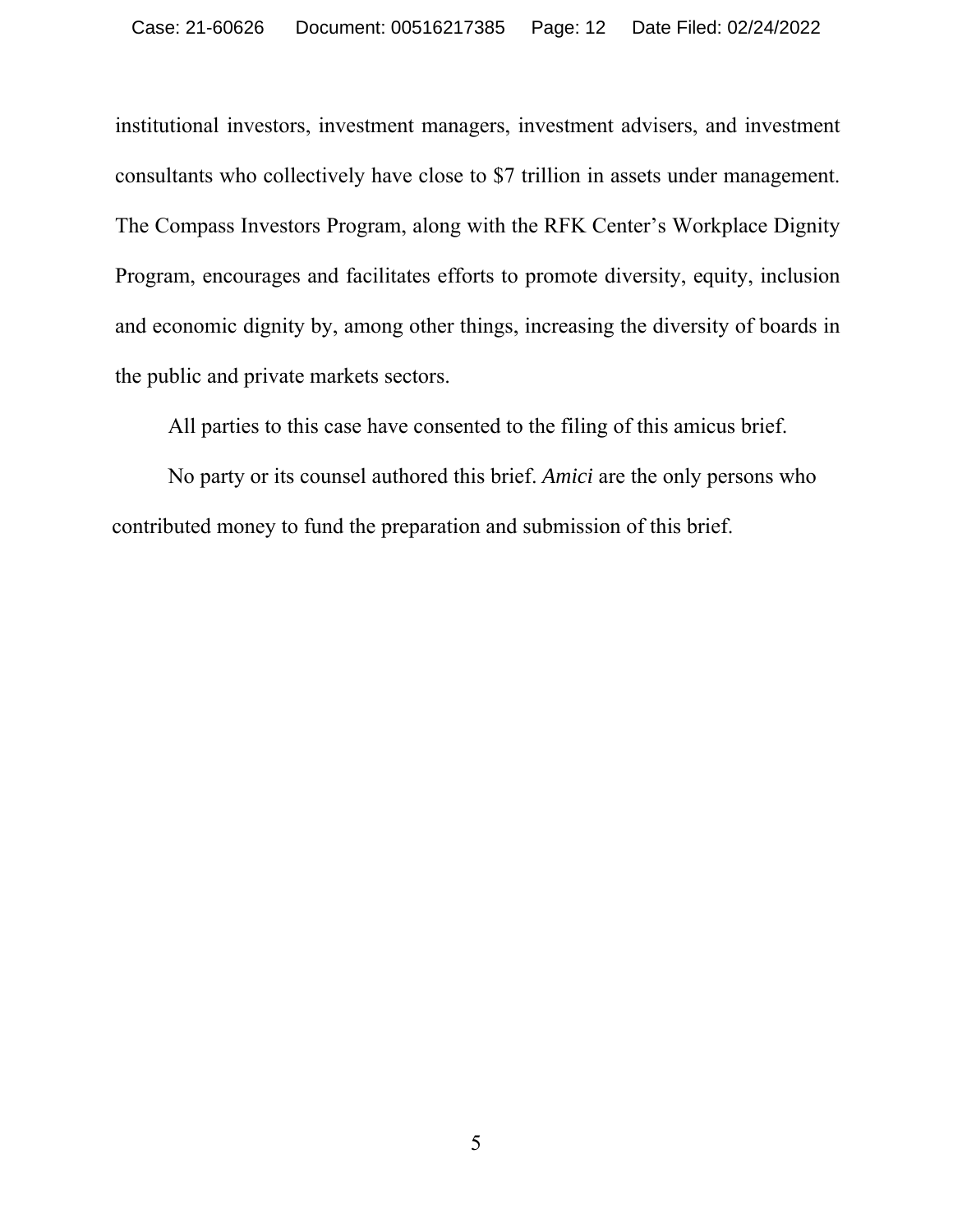#### **INTRODUCTION**

The overall diversity of a company's board is a relevant factor that many institutional investors and investment advisers consider when voting shares and when making investment decisions.

Most U.S. companies' boards have a "nominating committee" that is responsible for recruiting, selecting, and nominating directors. If the board has no diversity, or very little diversity, then many investors and investment advisers will vote against (or withhold votes for) the directors who serve on the "nominating committee." This brief cites public statements by several investors and investment advisers—who collectively manage **\$18.3 trillion**—attesting that they vote in this manner.

By voting against the directors on the nominating committee, these investors and investment advisers seek to encourage that committee to recruit more diverse nominees. When casting these votes, many investors and investment advisers will also consider a non-diverse board's *explanation* (if one is available) of why the board lacks diversity.

Overall board diversity is also a relevant factor in many investors' and investment advisers' Environmental, Social, and Governance ("ESG") investment strategies. ESG strategies have grown exponentially over the last decade. As of

6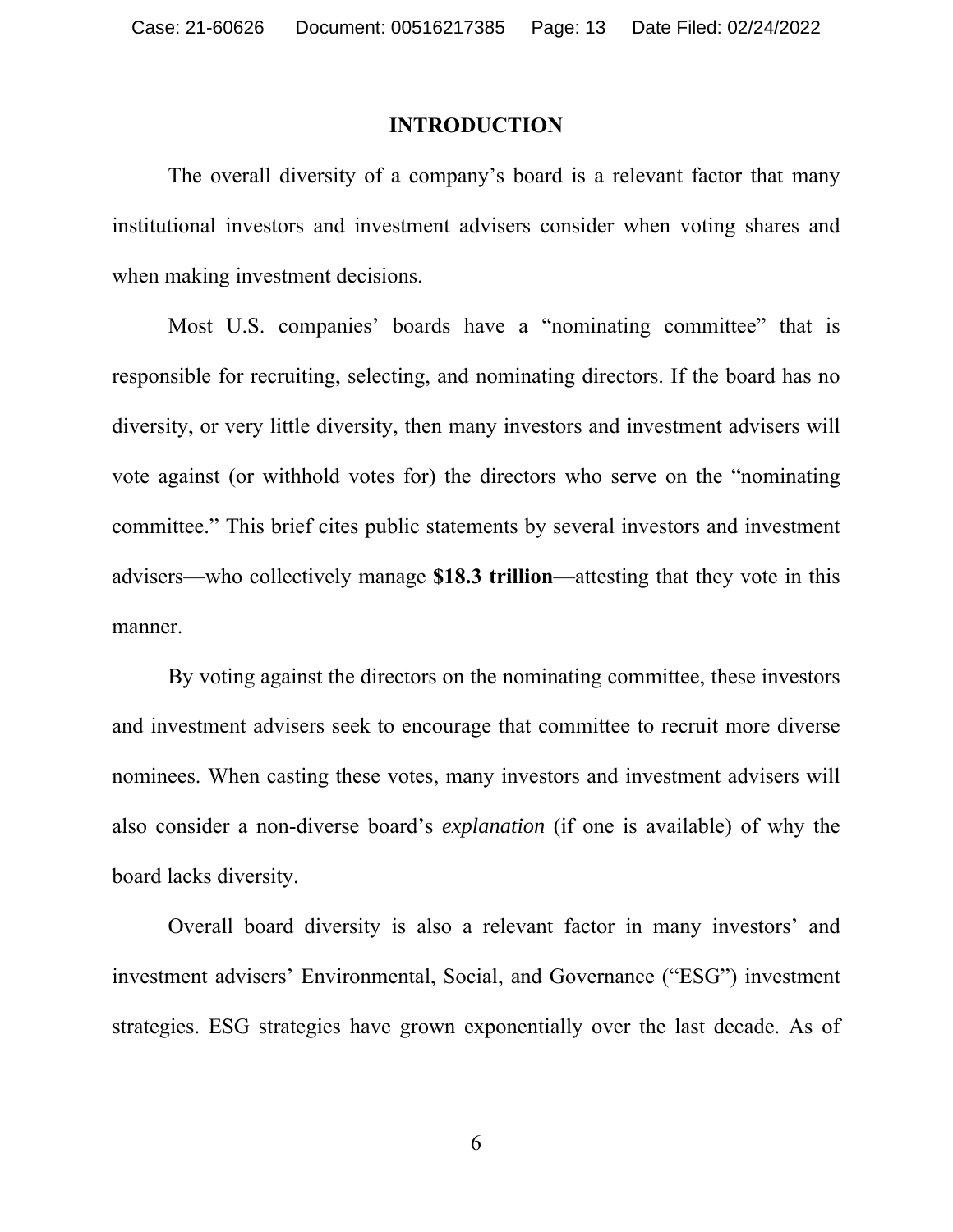2020, more than \$16 trillion assets were held by investors and investment advisers employing ESG strategies.

Unfortunately, information on overall board diversity is difficult to obtain, sometimes inaccurate, and typically presented in inconsistent formats that make it difficult to use efficiently. Obtaining explanations for the reasons why non-diverse boards lack diversity is even more difficult.

*Amici* support Nasdaq's Board Diversity Matrix because it will greatly improve the accessibility, quality, and consistency of information relating to companies' overall board diversity. *Amici* support Nasdaq's Rule 5605(f)(2)(A) because it will greatly improve the accessibility, quantity, and quality of the explanations for why non-diverse boards lack diversity.

#### **ARGUMENT**

#### **I. Many Investors and Investment Advisers Believe that Overall Board Diversity Is a Material Benefit to Companies**

This nation's public companies operate in a world in which race, ethnicity, gender, and sexual orientation matter. These characteristics inform many Americans' senses of self- and group-identity.<sup>2</sup> These are the Americans whom public companies must recruit, manage, and motivate as employees—or else, fail.

<sup>2</sup> *See* Amanda Barroso, *Most Black Adults Say Race is Central to Their Identity and Feel Connected to a Broader Black Community*, PEW RESEARCH CTR., Feb. 5, 2020, https://perma.cc/ZU9Y-5RZQ (comparing percentage of Black, Hispanic, Asian, and White adults who feel that race is an important part of their identity).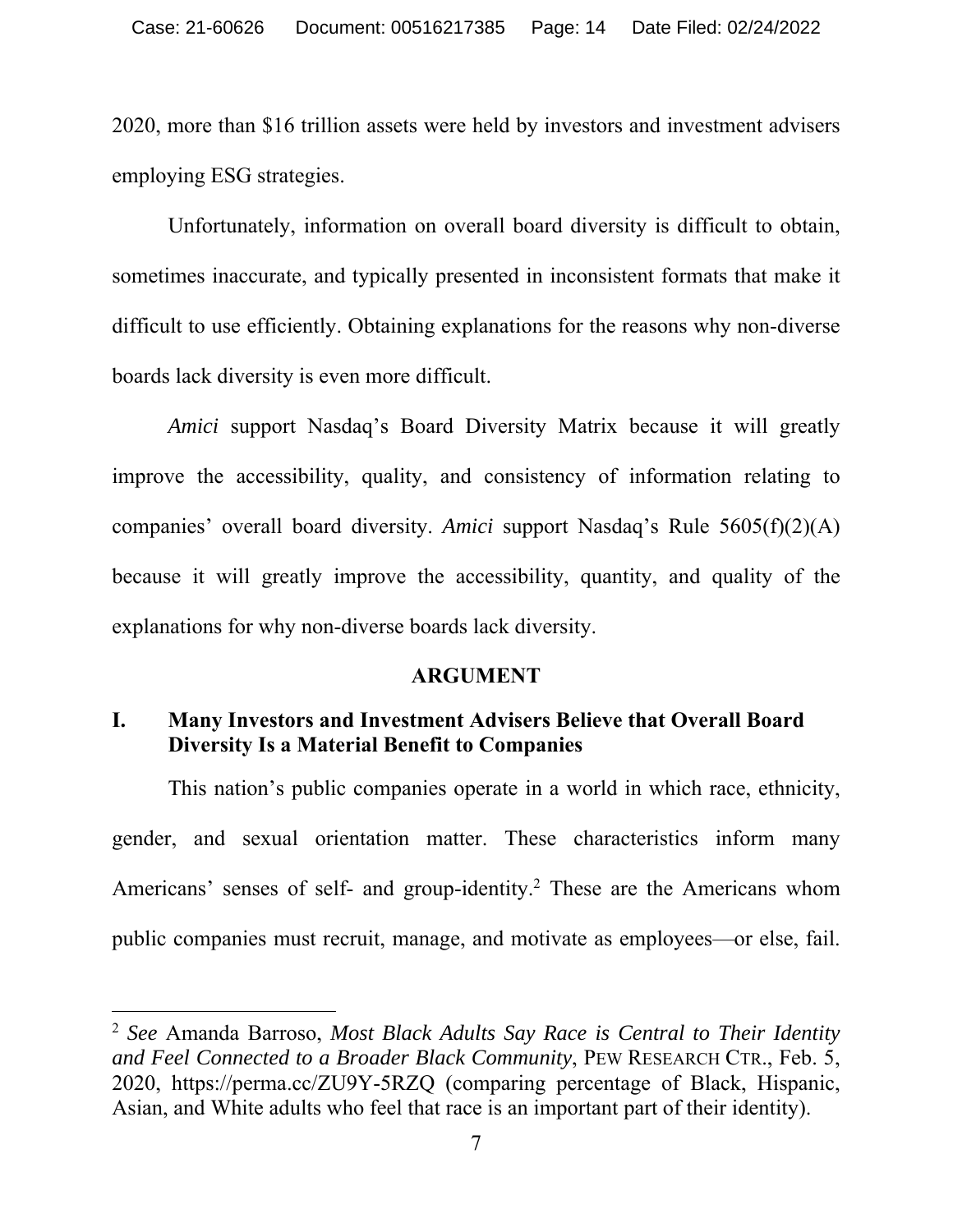These are the Americans whom public companies must convince to buy their goods and services—or else, fail. Companies must be attuned to these characteristics if they are to succeed.

The directors of companies also matter. "A cardinal precept" of Delaware law is "that directors ... manage the business and affairs of the corporation." *United Food & Com. Workers Union & Participating Food Indus. Emps. Tri-State Pension Fund v. Zuckerberg*, No. 404, 2020, 2021 WL 4344361 (Del. Sept. 23, 2021).<sup>3</sup> Directors must put in place a "reasonable board-level system of monitoring and reporting" on issues important to the company's success. *Marchand v*. *Barnhill*, 212 A.3d 805, 821 (Del. 2019).4

Many investors and investment advisers believe that overall board diversity helps the board succeed in these critical tasks.<sup>5</sup> This belief is supported by these investors' and investment advisers' own experience; by their knowledge regarding the companies in which they invest; and by third-party research. 6

<sup>3</sup> *See also* Council of Institutional Investors, *Corporate Governance Policies*, at 7, https://perma.cc/69ZK-35RG (last updated Sept. 22, 2021) ("The board has a fiduciary responsibility to oversee company performance and the management of strategy and risks").

<sup>&</sup>lt;sup>4</sup> *See id.* ("The board should . . . monitor a company's risk management philosophy and risk appetite.").

<sup>5</sup> *See id.* at 8 ("The Council believes a diverse board has benefits that can enhance corporate financial performance, particularly in today's global market place.").

<sup>6</sup> *See, e.g.*, Corinne Post, *When is Female Leadership an Advantage? Coordination Requirements, Team Cohesion, and Team Interaction Norms*, 36 J. OF ORGANIZATIONAL BEHAV. 1153, 1158 (2015); Sundiatu Dixon-Fyle et al., *Diversity*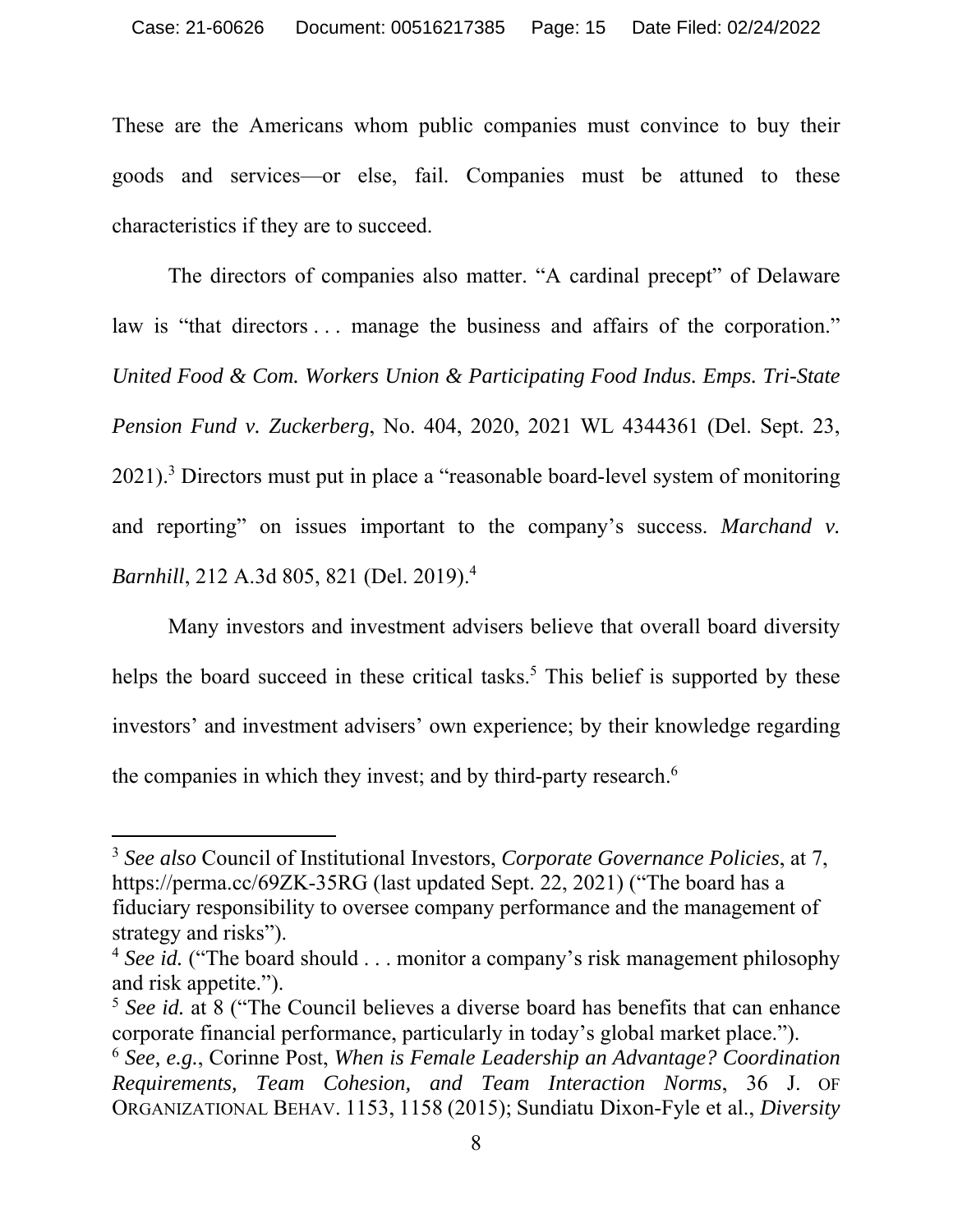One Petitioner contends that this widespread belief is "bigoted" and "irrational." National Center for Public Policy Research ("NCPPR") Br. at 47-48. *Amici* disagree. Institutional investors and investment advisers are obligated to act in the best interests of their clients (investors) and to do so rationally.

Moreover, in addition to being guided by their fiduciary duties, many institutional investors and investment advisers are also responsive to their clients' expectations and to the market forces that shape American finance. The U.S. market for financial services is fiercely competitive.

This amicus brief quotes the public statements of numerous institutional investors and investment advisers that state their belief in the benefits of overall board diversity and describe how they will cast their votes to attempt to achieve that diversity. The authors of these public statements collectively manage **approximately \$18.3 trillion**. 7 If their beliefs were irrational, then their assets under management would decline significantly. That has not happened.

#### **II. The Role of the "Nominating Committee"**

*Amici* offer the following description of the typical process, followed by most U.S. companies, in nominating and electing directors. This background is

*Wins: How Inclusion Matters,* MCKINSEY & CO., May 19, 2020, at 3-4, https://perma.cc/F2WL-6WPC.

<sup>7</sup> BlackRock (\$8.68trn); Vanguard (\$7.2trn); Northern Trust (\$1.3trn); CalPERS (\$477bn); NY State Common Retirement Fund (\$279.7bn); Lord Abbett (\$250bn); OPERS (\$125bn); Ariel (\$18.3bn); Boston Trust Walden (\$15bn).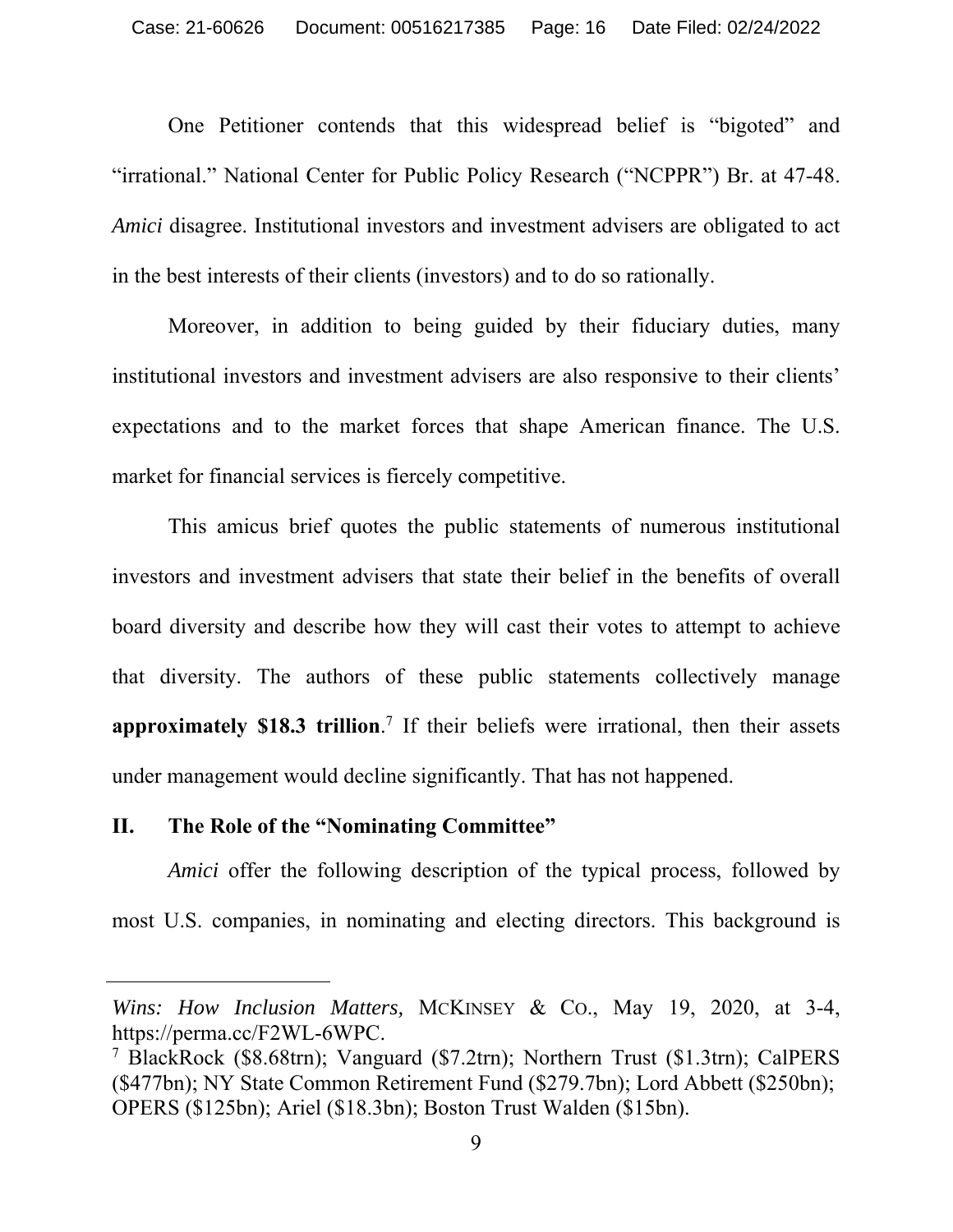intended to aid the Court in understanding the voting practices described in this brief.

#### **A. Companies' "Nominating Committees" Typically Select the Nominees That Are Proposed to Shareholders for Election as Directors**

With few exceptions, public companies must hold an "annual meeting" of shareholders for the purpose of electing directors. *See, e.g.*, Del. Code Ann. tit. 8, § 211(b) ("an annual meeting of stockholders shall be held for the election of directors"); *see also Spanakos v. Pate*, 237 A.3d 809, 815 (Del. 2020) ("The shareholder meeting to elect directors is a cornerstone of Delaware corporate law . . . ."). In practice, few shareholders attend these annual meetings.

Instead, most shareholders cast their votes by granting their "proxies" to someone else who does attend. *See, e.g.*, Del. Code Ann. tit. 8, § 212(b). Public companies' typical practice is to select their own nominees for election as directors and to then distribute "proxy statements" to all shareholders, asking the shareholders to grant their "proxies" to the company to vote for those nominees. *See* 5 Fletcher Cyc. Corp. § 2049.10, *Proxy voting—In general* (the shareholders' meeting is often "a species of absentee voting by mail by a one-way ballot for the slate [of director nominees] . . . suggested by the management").

Many corporate boards have "nominating committees" (also referred to as "corporate governance" committees). The directors who serve on the "nominating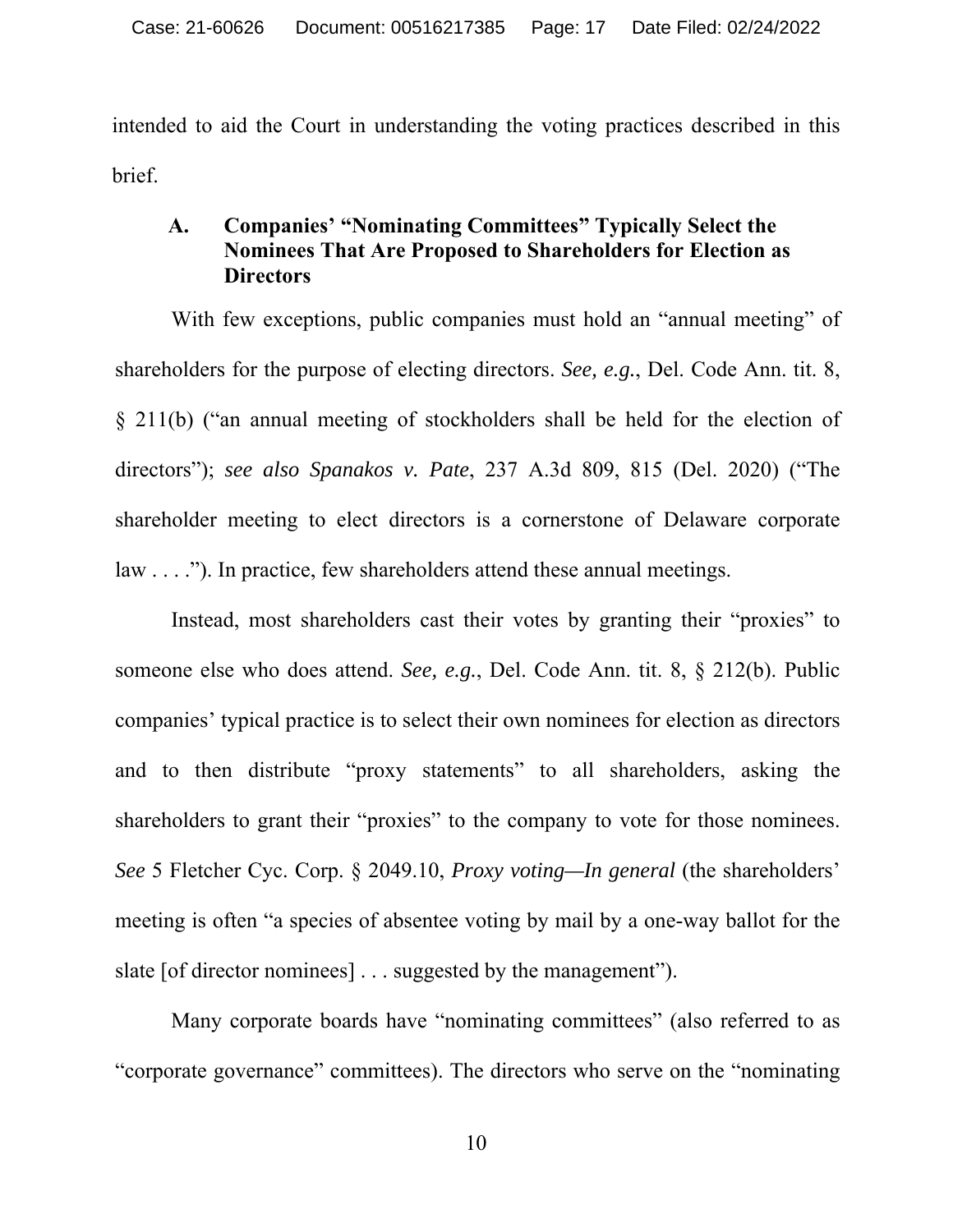committee" are responsible for identifying, recruiting, vetting, and otherwise selecting the nominees that the company proposes for election, as directors, in its "proxy statement" to shareholders. *See* Law of Corp. Offs. & Dirs.: Rts., Duties & Liabs. § 8:8, *Composition and function of particular committees—Nominating Committee* (West 2021).8

### **B. Proxy Statements Already Disclose the Process that the "Nominating Committee" Uses to Select Nominees—Including Diversity Considerations**

Companies' proxy statements must already disclose information relating to the process that the "nominating committee" uses to select nominees for director roles—including whether the nominating committee considered diversity. 17 C.F.R. § 240.14a-101 Schedule 14A, Item 7, ¶ b; 17 C.F.R. § 229.407(c)(v), (vi); *see generally* 5 Fletcher Cyc. Corp. § 2052.20, *Federal regulation of proxies— Solicitation of proxies*.

Since 2003, companies have been required to disclose any "specific qualities or skills that the nominating committee believes are necessary for . . . directors to possess."9 When promulgating this requirement, the SEC stated its belief that the

<sup>8</sup> *See also* Council of Institutional Investors, *supra* note 3, at 8.

<sup>&</sup>lt;sup>9</sup> This rule is codified at 17 C.F.R.  $\S$  229.407(c)(v) ("Item 407").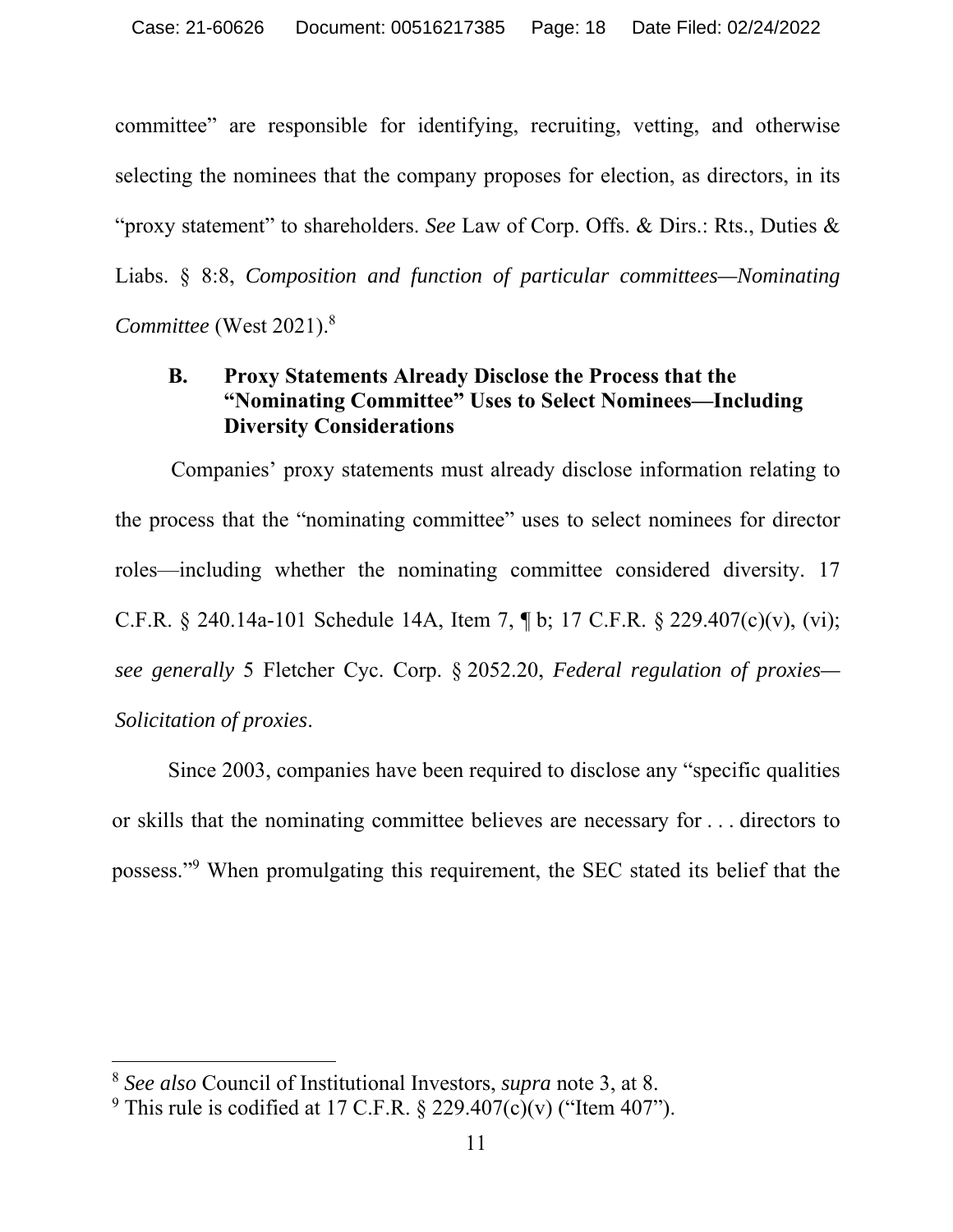rule would prompt many companies to disclose the extent to which they took diversity into consideration in nominating director candidates.<sup>10</sup>

Since 2009, companies have been required to disclose "whether, and if so how, a nominating committee considers diversity in identifying nominees for director."<sup>11</sup> If a company's nominating committee has a policy to consider diversity, the company must disclose "how this policy is implemented, as well as how the nominating committee (or the board) assesses the effectiveness of the policy."12 In promulgating this rule, the SEC took note of commenters who reported that "there appears to be a meaningful relationship between diverse boards and improved corporate financial performance, and that diverse boards can help companies more effectively recruit talent and retain staff."<sup>13</sup> The SEC found that "it is useful for investors to understand how the board considers and addresses diversity, as well as the board's assessment of the implementation of its diversity policy, if any."14

Many institutional investors and investment advisers—including *amici* already review and rely upon these disclosures to learn how a company "considers

<sup>10</sup> *See* SEC Release No. 33-8340, *Disclosure Regarding Nominating Comm. Functions and Commc'ns Between Security Holders and Bds. of Directors,* 68 Fed. Reg. 66,992, at 66,996 (Nov. 28, 2003).

<sup>&</sup>lt;sup>11</sup> This rule is codified at 17 C.F.R.  $\S$  229.407(c)(vi).

<sup>12</sup> *Id.* 13 SEC Release No. 33-9089, *Proxy Disclosure Enhancements,* 74 Fed. Reg. 68,334, at 68,343-44 (Dec. 23, 2009).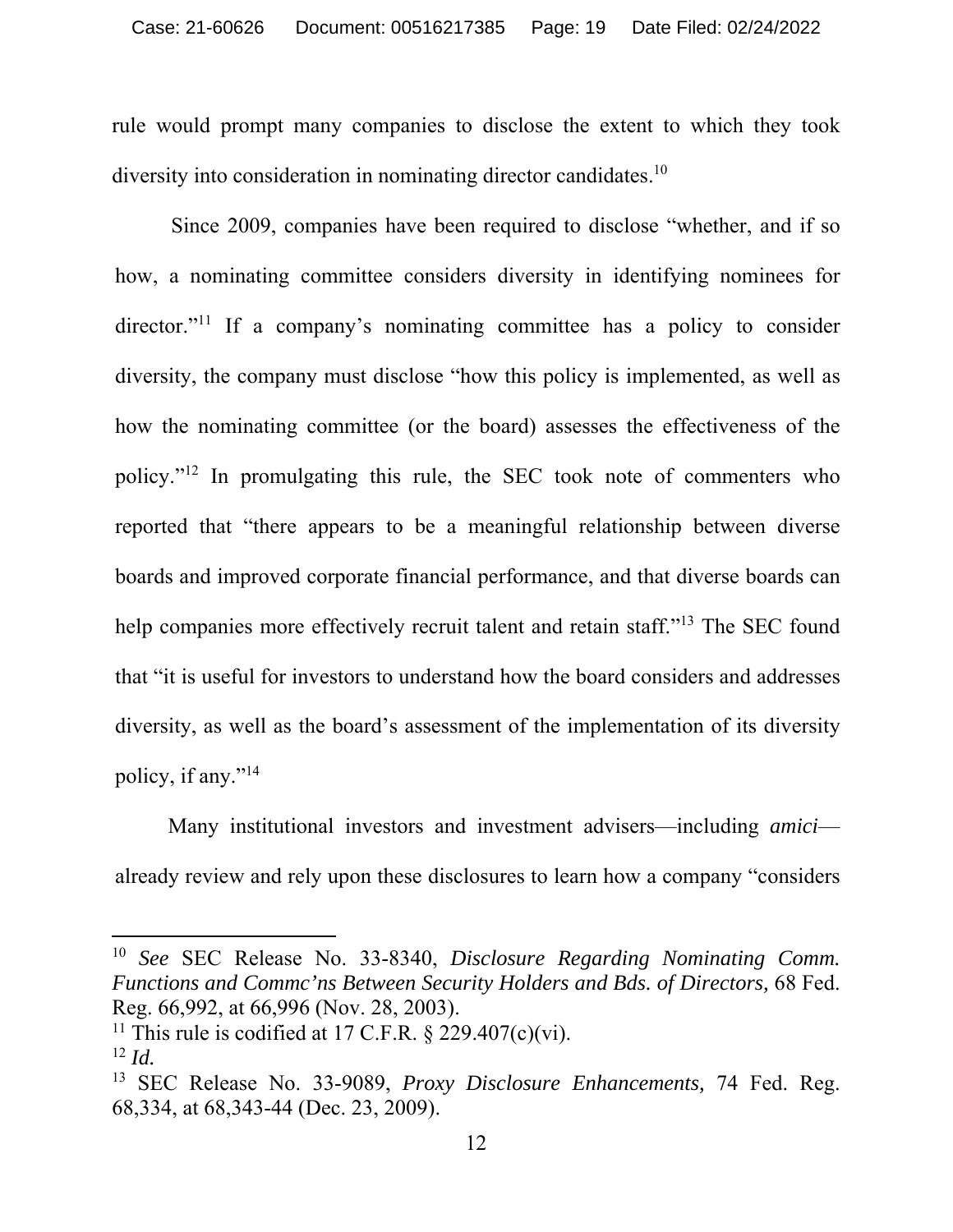diversity in identifying nominees for director" and "how this policy is implemented." 17 C.F.R. § 229.407(c)(vi). However, these disclosures do *not* typically describe the board's overall diversity.

#### **III. Overall Board Diversity, and Explanations for Lack of Diversity, Are Factors Considered by Many Investors and Investment Advisers When Voting For (Or Against) Directors on the "Nominating Committee"**

*Amici* disagree with Petitioners' contention that Nasdaq's Rules "encourage[] shareholders to discriminate in their votes for board members," "based on" each board's member's self-identification. Alliance Br., at 13, 16-17; NCPPR Br., at 38, 48. *Amici* do *not* vote against individual directors based on the directors' race, ethnicity, gender, or sexual orientation, and *amici* are not aware of any investors or investment advisers who do so.

Nor do Nasdaq's Rules encourage or enable this kind of voting practice. Nasdaq's Board Diversity Matrix does not identify directors by name. The Matrix only discloses *overall* board diversity, that is, the *total number* of directors that have self-identified (to the company, not to the public) as having a particular identity. It would be impossible for any investor to determine how any individual director has self-identified based solely on the Board Diversity Matrix.

*Overall* board diversity—and not the self-identification of any specific director—is the factor that many investors and investment advisers consider when

 $^{14}$  *Id.*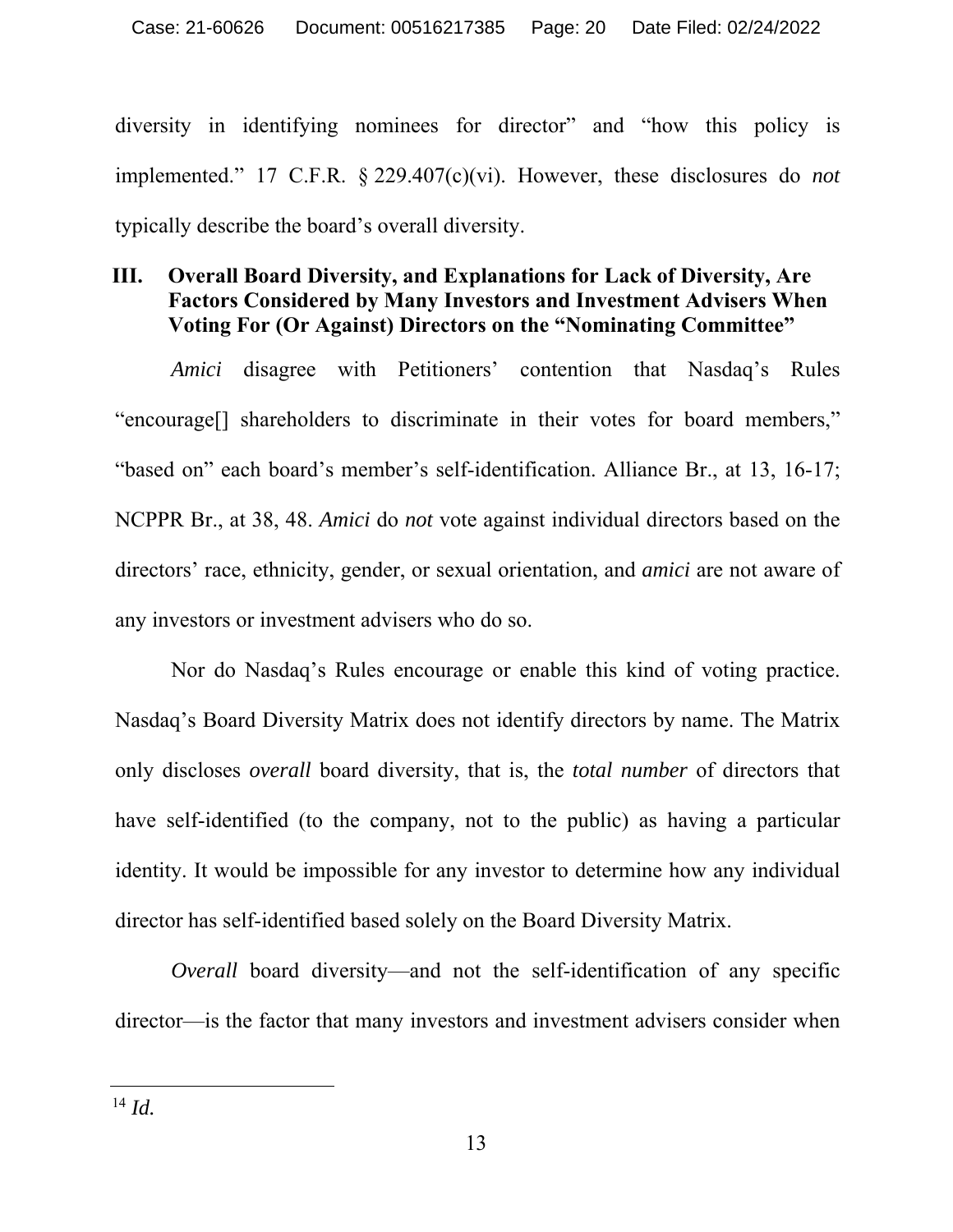casting their votes for (or against) the directors who serve on the company's "nominating committee." Those directors, like all others, are typically up for reelection at each year's annual shareholder meeting.

Voting against "nominating committee" directors can send the message that this committee needs to do a better job of finding qualified, diverse nominees to propose to the shareholders. Directors pay attention to shareholders' votes, and it is reasonable for investors to expect that directors serving on the "nominating committee" will interpret a drop-off in votes cast for their re-election as a reflection of shareholder dissatisfaction with the committee's slate of nominees.

At bottom, the nominating committee is responsible for proposing slates of directors that can best manage and mitigate the risks to companies on behalf of their shareholders. Given the role that diversity can play in avoiding group think and reflecting the needs and desires of a diverse workforce and customer base, overall board diversity is important to maximizing shareholder value.

#### **A. Many Investors and Investment Advisers Have Formal Voting Policies That Are Based, In Part, On Overall Board Diversity**

Many institutional investors and investment advisers make their voting policies public.15 And many of those policies explicitly state that the investor or

<sup>15</sup> *See* CII, *Policies on Other Issues, Best Disclosure Practices for Institutional Investors*, May 1, 2009, https://perma.cc/JNZ8-ND5R (recommending that institutional investors publish their voting policies).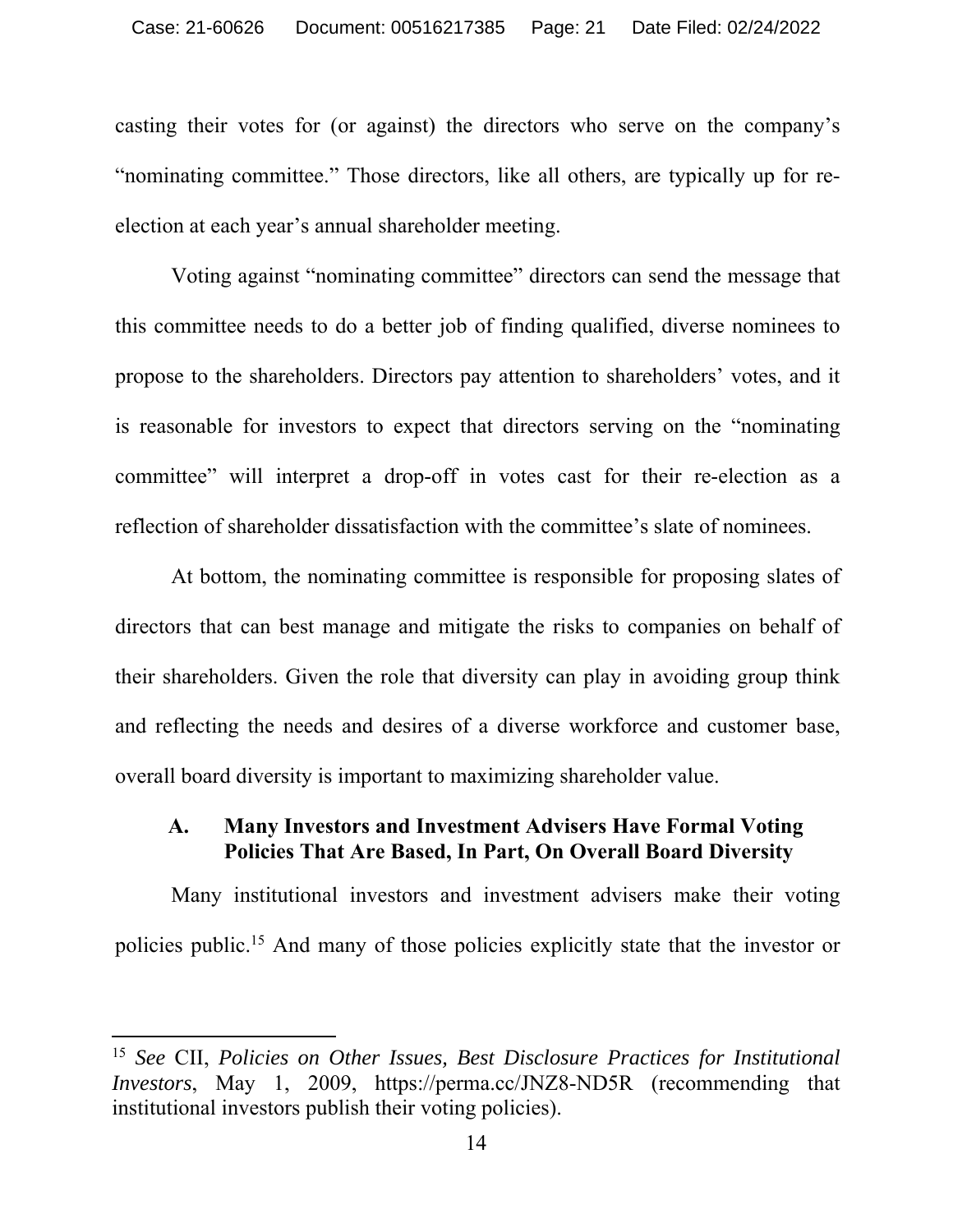investment adviser will cast votes for (or against) directors on the "nominating committee," based on the company's overall board diversity.

*Amicus* Northern Trust has publicly stated that it has "set a standard that all boards" of U.S. companies should "be at least 20% female" and "have at least one ethnically/racially diverse director."16 Northern Trust's policy is to generally vote against the re-election of the director chairing the company's nominating committee if the board's overall diversity does not meet those goals.

*Amicus* Ariel has publicly stated that its policy is to "vote against the nominating and governance chair (or equivalent) of boards of directors lacking female and minority representation."17 Conversely, Ariel may vote *for* nominating committee chairs based on Ariel's assessment that the company is demonstrating a commitment to improving board diversity.

*Amicus* Boston Trust Walden's policy is to generally vote against nominating committee members, if (1) the board lacks at least one woman and one racially or ethnically diverse director; (2) the nominating committee does not consider gender, racial, and ethnic diversity in director searches; or (3) if the board

<sup>16</sup> Northern Trust Asset Management, *Stewardship Report 2020*, at 34, https://perma.cc/S3RS-DZL7 (last modified Dec. 31, 2020).

<sup>17</sup> Ariel Investments, *Environmental, Social, & Governance Annual Report 2020*, at 10, https://perma.cc/DHY4-XW2D (last visited Jan. 10, 2022).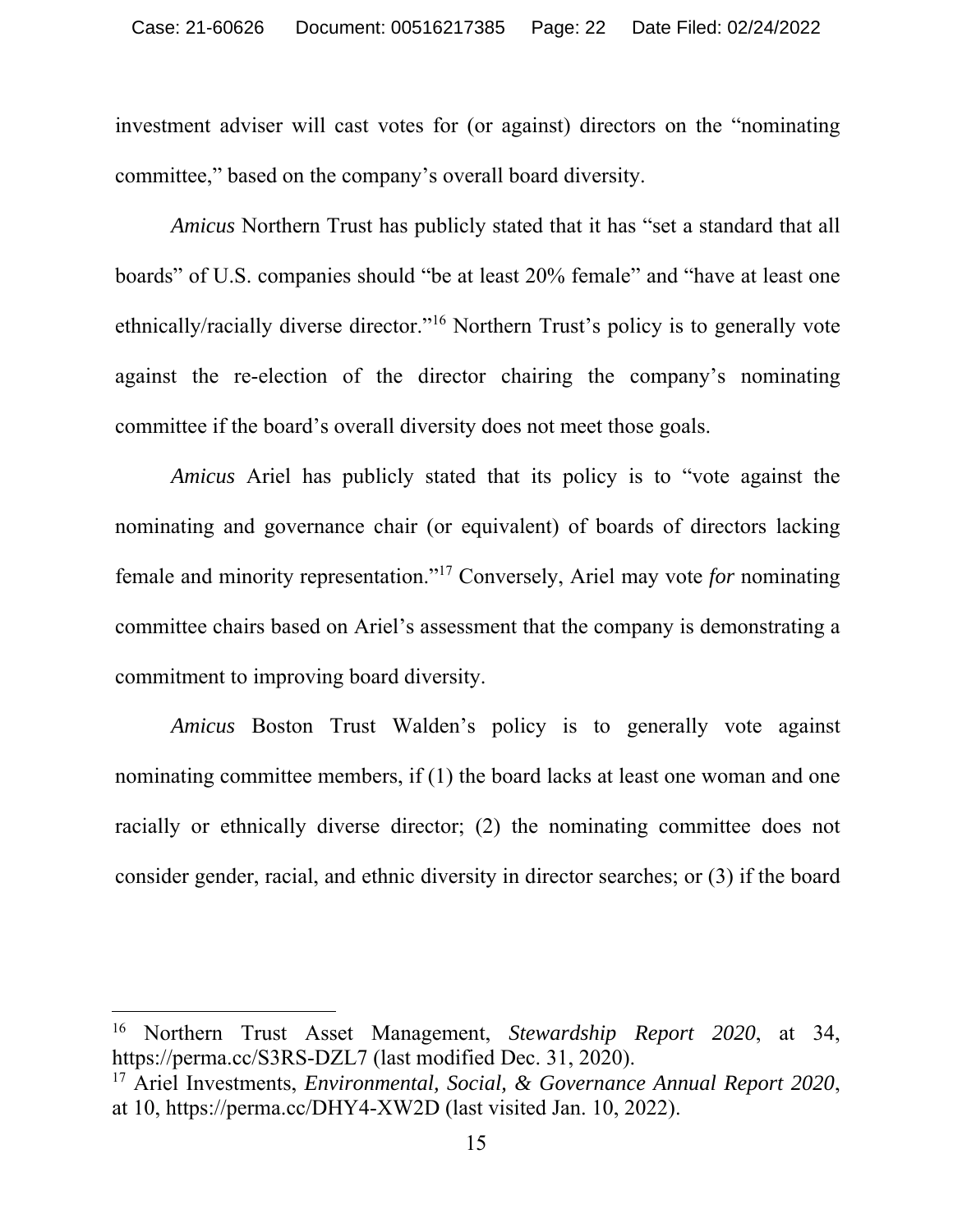is not  $30\%$  diverse overall.<sup>18</sup> This policy is flexible: If a company has demonstrated significant progress towards these guidelines, then Boston Trust Walden may vote for the nominating committee members.

Many investment advisers who are members of *amicus* IAA have similar voting policies in place, as well as other policies that include instructions to support and promote board diversity. These IAA members consider overall board diversity to be an important datapoint used to evaluate the corporate governance of the companies whose shares they vote.

Many institutional investors have similar policies, including members of *amicus* CII. For example, the Ohio Public Employees Retirement System (OPERS)—the 15th-largest retirement system in the United States with \$125 billion in assets under management—expects the nominating committee to "commit to identify qualified candidates of diverse gender, racial and ethnic backgrounds for board nomination."19 OPERS will generally vote against the reelection of "members of accountable committees when the Board . . . is not responsive to shareholders on board composition concerns including board

<sup>18</sup> Boston Trust Walden, *Proxy Voting Guidelines*, at 13-14, https://perma.cc/BYL5-MGNX (last modified Feb. 2022).

<sup>19</sup> Ohio Public Employees Retirement System, *Corporate Governance Policy & Proxy Voting Guidelines*, at 6, https://perma.cc/AS62-69AU (last modified Mar. 17, 2021).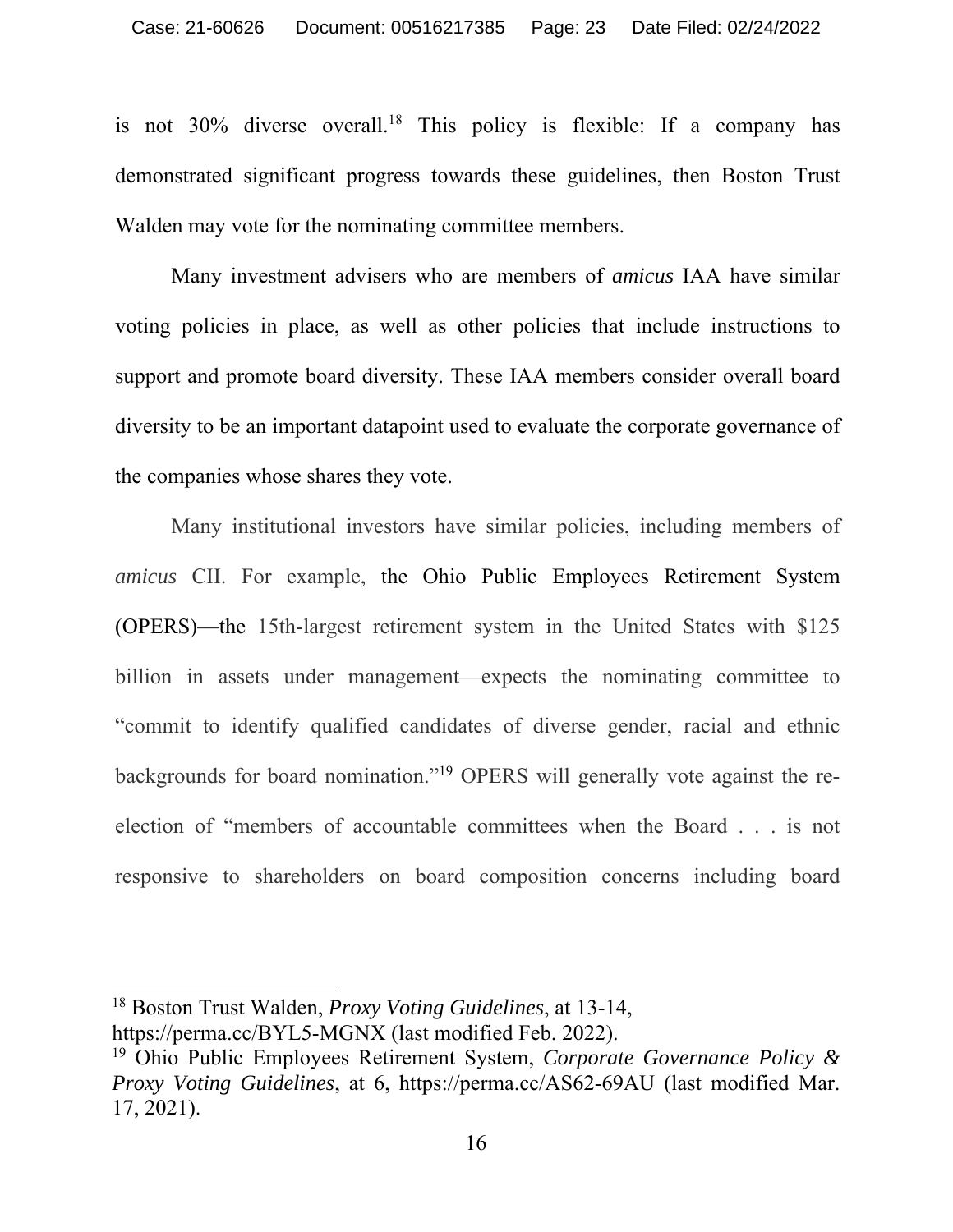diversity."20 The California Public Employees' Retirement System (CalPERS) with \$477.3 billion in assets under management—will, "on a case-by-case" basis . . . withhold votes from directors who are nominating/governance committee members . . . on boards which lack diversity and do not make firm commitments to improving the board diversity in the near term."21 The New York State Common Retirement Fund—with approximately \$279.7 billion in assets under management—"will scrutinize boards that are not sufficiently diverse, including diversity of age, race, gender, ethnicity, sexual orientation and gender identity, geography, and disability." That Fund may withhold "support from incumbent board nominees" if the Fund determines that the "board is not sufficiently diverse," and may "withhold support" from "all incumbent nominating committee nominees when a board does not have more than one woman director."<sup>22</sup>

In addition to *amici* and their members, other investors and investment advisers have similar policies. For example, BlackRock, Inc., with more than \$8.68 trillion in assets under management,<sup>23</sup> has publicly stated that it is "interested in diversity in the board room as a means to promoting diversity of

<sup>20</sup> *Id.* at 22.

<sup>21</sup> *See* CalPERS, *Proxy Voting Guidelines*, at 2, https://perma.cc/6PZW-5FSM (last updated Apr. 2021).

<sup>22</sup> New York State Common Retirement Fund, *Proxy Voting Guidelines*, at 9, https://perma.cc/C9VL-RX7W (last visited Feb. 20, 2022).

<sup>23</sup> BlackRock, *About BlackRock*, https://perma.cc/662D-Y5RK (last visited Jan. 10, 2022).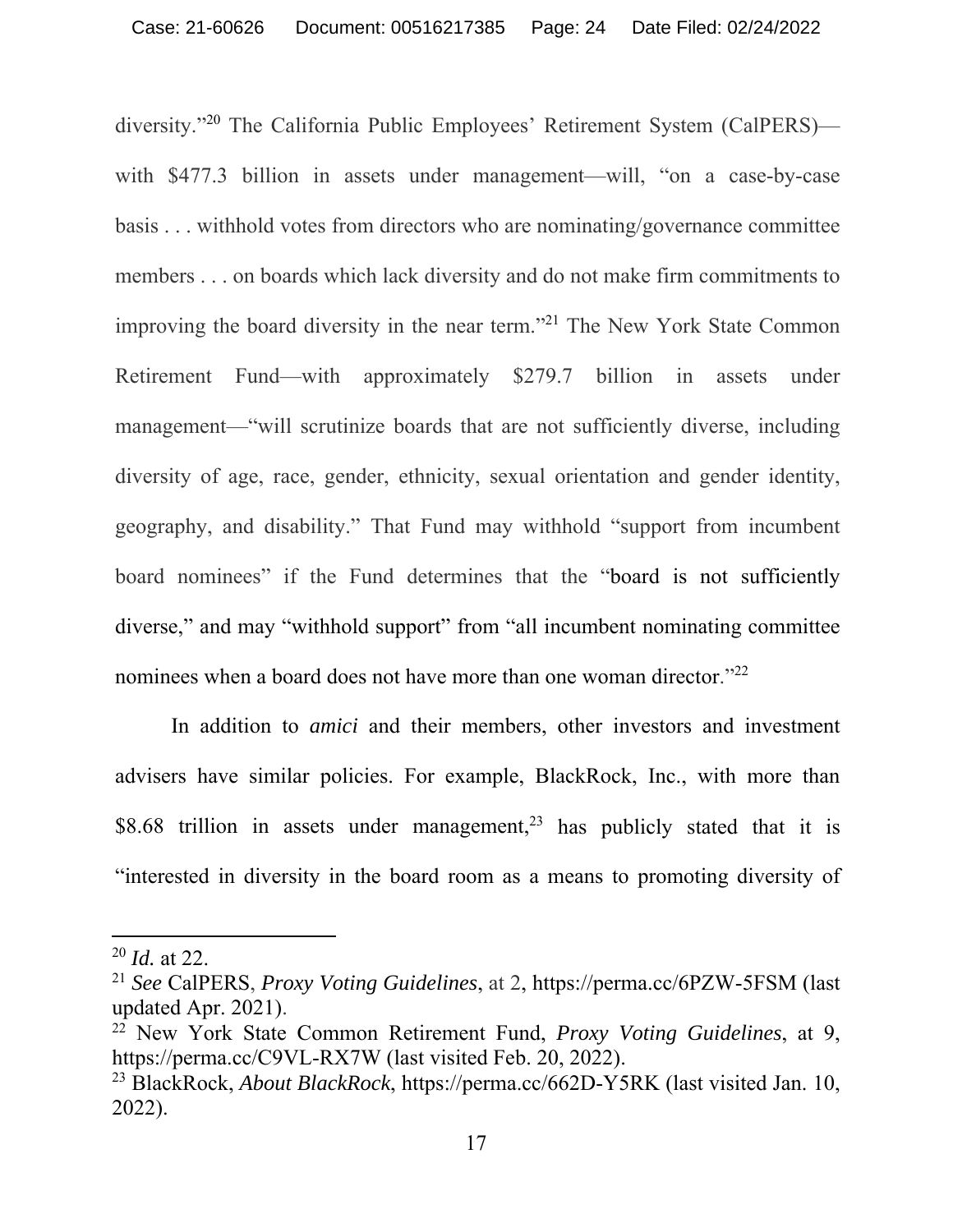thought and avoiding 'group think,'" and to that end "believe[s] that boards should aspire to 30% diversity of membership and encourage companies to have at least two directors on their board who identify as female and at least one who identifies as a member of an underrepresented group."24 BlackRock states that if "a company has not adequately accounted for diversity in its board composition within a reasonable timeframe, we may vote against members of the nominating/governance committee."25

As another example, Vanguard—with \$7.2 trillion of assets under management<sup>26</sup>—states that "diversity of thought, background, and experience, as well as of personal characteristics (such as gender, race, and age), meaningfully contributes to the ability of boards to serve as effective, engaged stewards of shareholders' interests."<sup>27</sup> Vanguard also states that its mutual funds "will vote against the nominating and/or governance committee chair (or other director if

<sup>24</sup> BlackRock, *BlackRock Investment Stewardship: Proxy Voting Guidelines for U.S. Securities*, at 6-7, https://perma.cc/EW84-PS5S (last modified Jan. 2022); *see also* BlackRock, *Our Approach to Engagement on Board Diversity*, at 2, https://perma.cc/BL38-SLGS (last updated Mar. 2021).

<sup>25</sup> BlackRock, *BlackRock Investment Stewardship*, *supra* note 24, at 7.

<sup>26</sup> Vanguard, *Fast Facts about Vanguard*, https://about.vanguard.com/who-weare/fast-facts/ (last visited Jan. 10, 2022).

<sup>27</sup> Vanguard, *Proxy Voting Policy for U.S. Portfolio Companies*, at 5, https://perma.cc/XLE9-YP7C (last modified Mar. 1, 2022).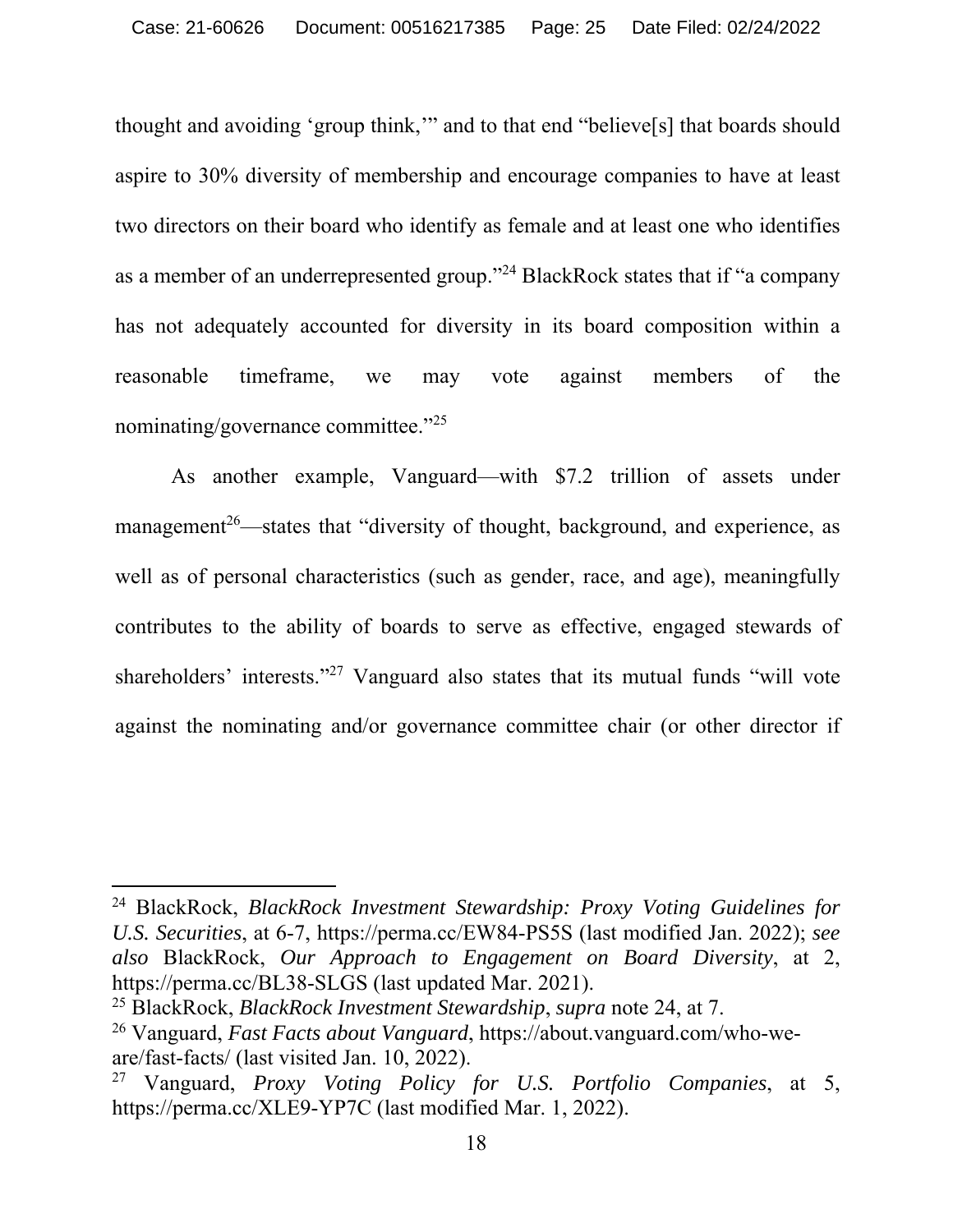needed) if a company's board is making insufficient progress in its diversity composition."28

Many institutional investors and investment advisers employ third-party proxy advisory firms—such as Institutional Shareholder Services (ISS) and Glass Lewis—to help them cast their votes and recommend how to vote.<sup>29</sup> ISS's current policy is to recommend voting "against" or "withholding" votes for the chair of the nominating committee if there are no women on the board, or if the board "has no apparent racially or ethnically diverse members."<sup>30</sup> Glass Lewis "generally" recommends voting against the chair of the nominating committee if the board has fewer than two women directors, and voting against the entire nominating committee if there are no women on the board. $31$ 

All these voting policies are based on investors' and investment advisers' assessments of what is best for the companies whose shares they own. These

<sup>28</sup> *Id.*

 $29$  Proxy advisory firms typically provide: research and voting recommendations, executive compensation data and analytics, support in helping their clients engage with the company on relevant issues, other consulting services, and an online platform in which the firm's clients can register their voting choices (which the firm then relays to each company).

<sup>30</sup> Institutional Shareholder Services, *Proxy Voting Guidelines: Updates for 2022, Benchmark Policy Changes for U.S., Canada, Brazil, and Americas Regional*, at 6, https://perma.cc/QM66-Y5JM (last modified Dec. 7, 2021) (gender diversity); *id.*  at 7 (racial and ethnic diversity).

<sup>31</sup> Glass Lewis, *2022 Policy Guidelines*, at 40, https://perma.cc/MQ4Z-GCWT (last visited Feb. 2, 2022).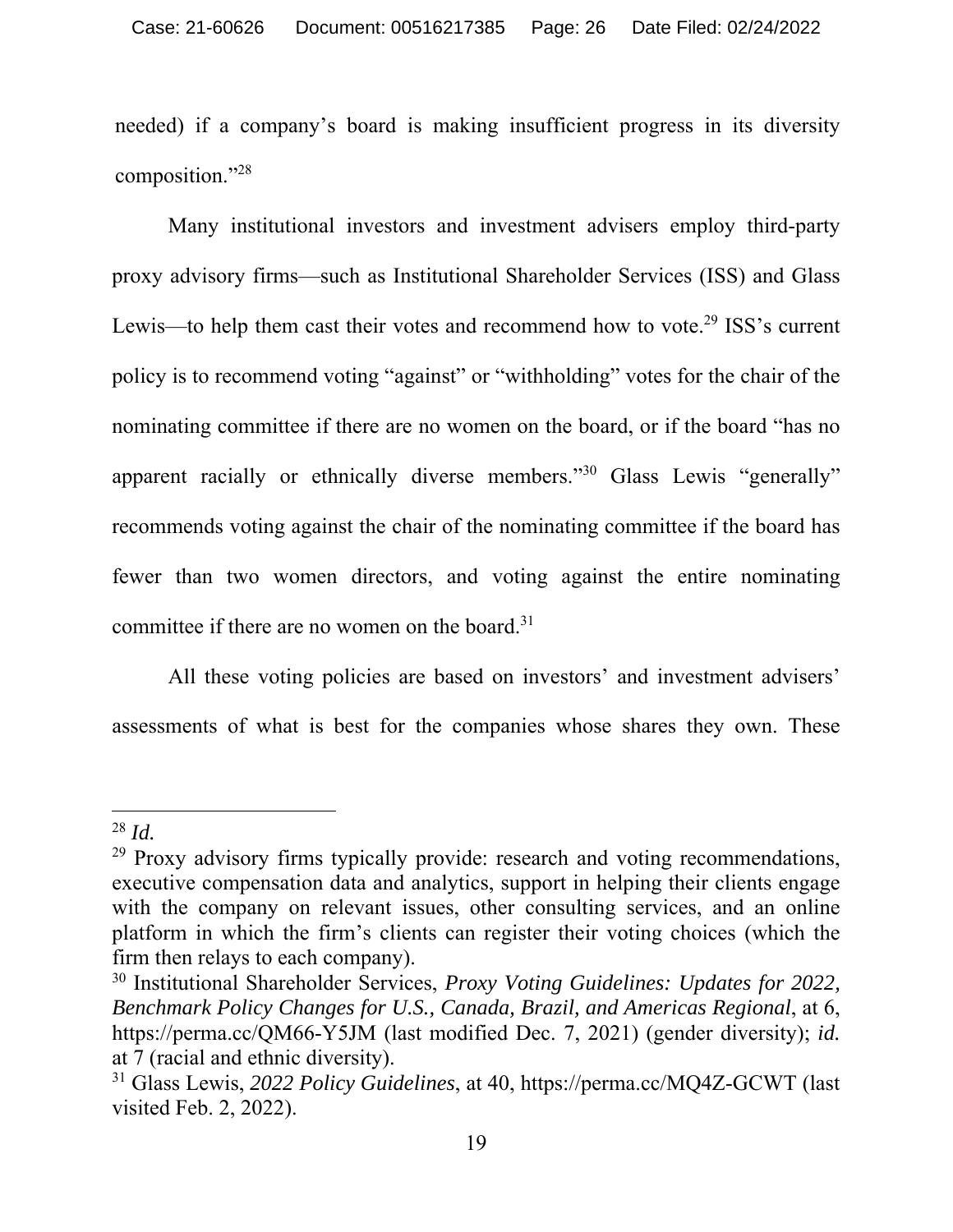policies are not driven by Nasdaq's Rules.<sup>32</sup> Rather, it is Nasdaq that is properly responding to demand, from investors and investment advisers, for the information they need to implement their policies.

### **B. Many Investors and Investment Advisers Will Also Consider a Non-Diverse Board's** *Explanation* **for the Lack of Diversity When Casting Their Votes**

Many of the voting policies, described above, make room for individualized consideration of a company's circumstances and of the *reasons* for a non-diverse company's lack of board diversity. Investors and investment advisers recognize that companies have differing qualifications for directors and different challenges in recruiting them. A non-diverse company's explanation for its lack of board diversity is another relevant criterion used when casting votes for (or against) the directors serving on the company's "nominating committee."

For example, CII member CalPERS applies its voting policy "on a case-bycase basis, where our engagements [relating to board diversity] are not successful"; CalPERS will only vote against the nominating committee if the company "do[es] not make firm commitments to improving the board diversity in

<sup>32</sup> Emily Glazer & Theo Francis, *As Corporate Boards Pursue Diversity, Director Training Programs Spring Up,* WALL ST. J., Dec. 31, 2021, https://perma.cc/2GPW-WBNP (quoting Marc Goldstein, head of U.S. research for ISS, as stating that "The progress we're seeing is as much about investor pressure and engagement on the issue as it is legal mandates.").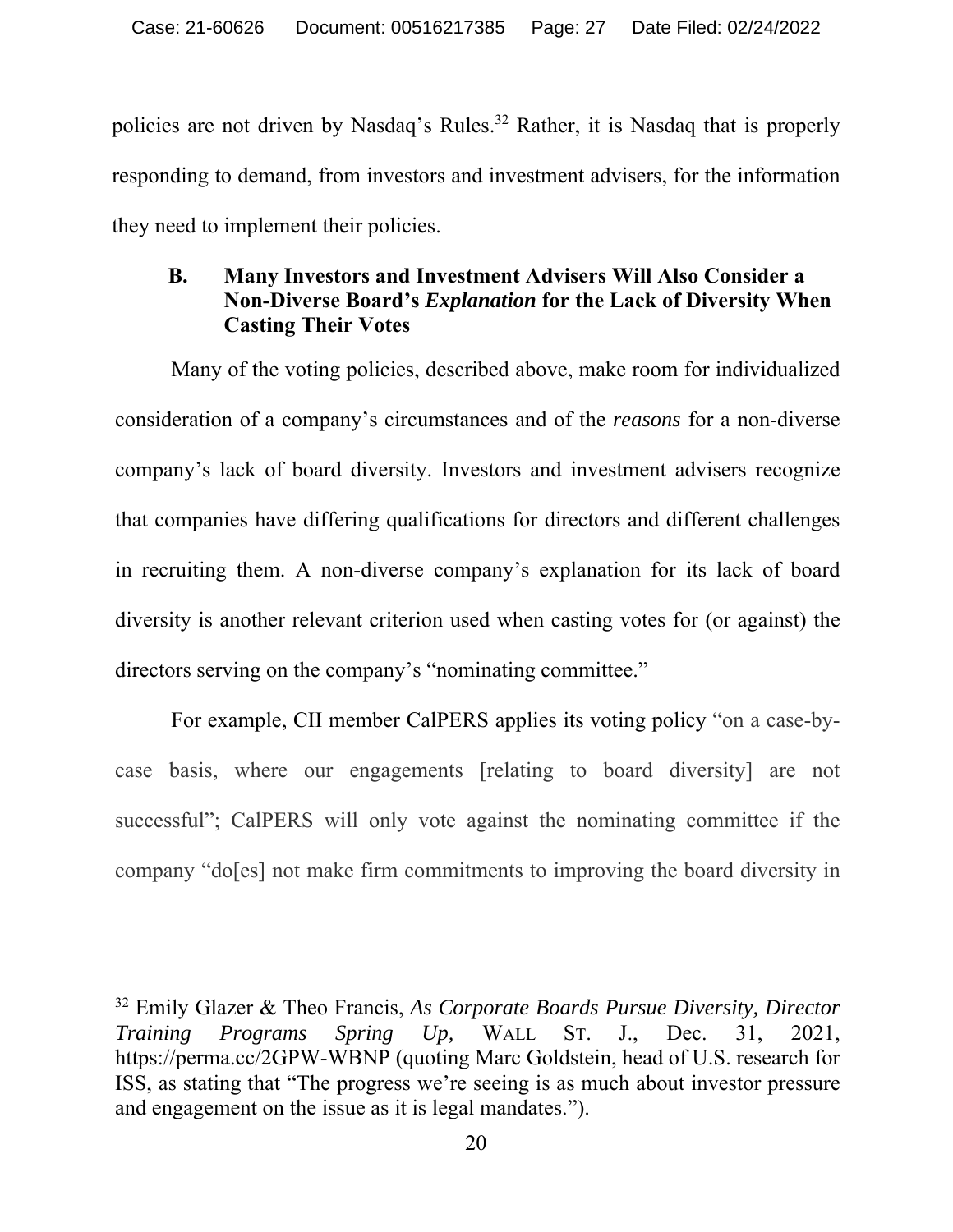the near term."33 Vanguard's policy is also applied "on a case-by-case basis," considering "company-specific context" and Vanguard's own evaluation of whether the company is "making insufficient progress."<sup>34</sup> BlackRock's policy "recognize[s] that building high-quality, diverse boards can take time,"35 and therefore BlackRock takes "a multifaceted approach towards evaluating board diversity, regularly engaging with members of the nominating and/or governance committee to understand the director recruitment process and efforts to facilitate a diverse and thoughtfully vetted pool of qualified candidates."36 Glass Lewis "may refrain from recommending that shareholders vote against directors," if the company's board has "provided a sufficient rationale or plan to address the lack of diversity on the board."<sup>37</sup>

In short: An explanation of *why* a board is non-diverse is relevant information to investors and investment advisers, when deciding whether to vote for or against the directors serving on the "nominating committee."

#### **IV. Institutional Investors and Investment Advisers Also Take Overall Board Diversity Into Account When Making Investment Decisions**

In addition to using overall board diversity when voting their shares, many institutional investors and investment advisers take this information into account

<sup>33</sup> CalPERS, *supra* note 21, at 2.

<sup>34</sup> Vanguard, *Proxy Voting Policy*, *supra* note 27, at 6.

<sup>35</sup> BlackRock, *BlackRock Investment Stewardship*, *supra* note 24, at 7.

<sup>36</sup> BlackRock, *Our Approach to Engagement*, *supra* note 24, at 2.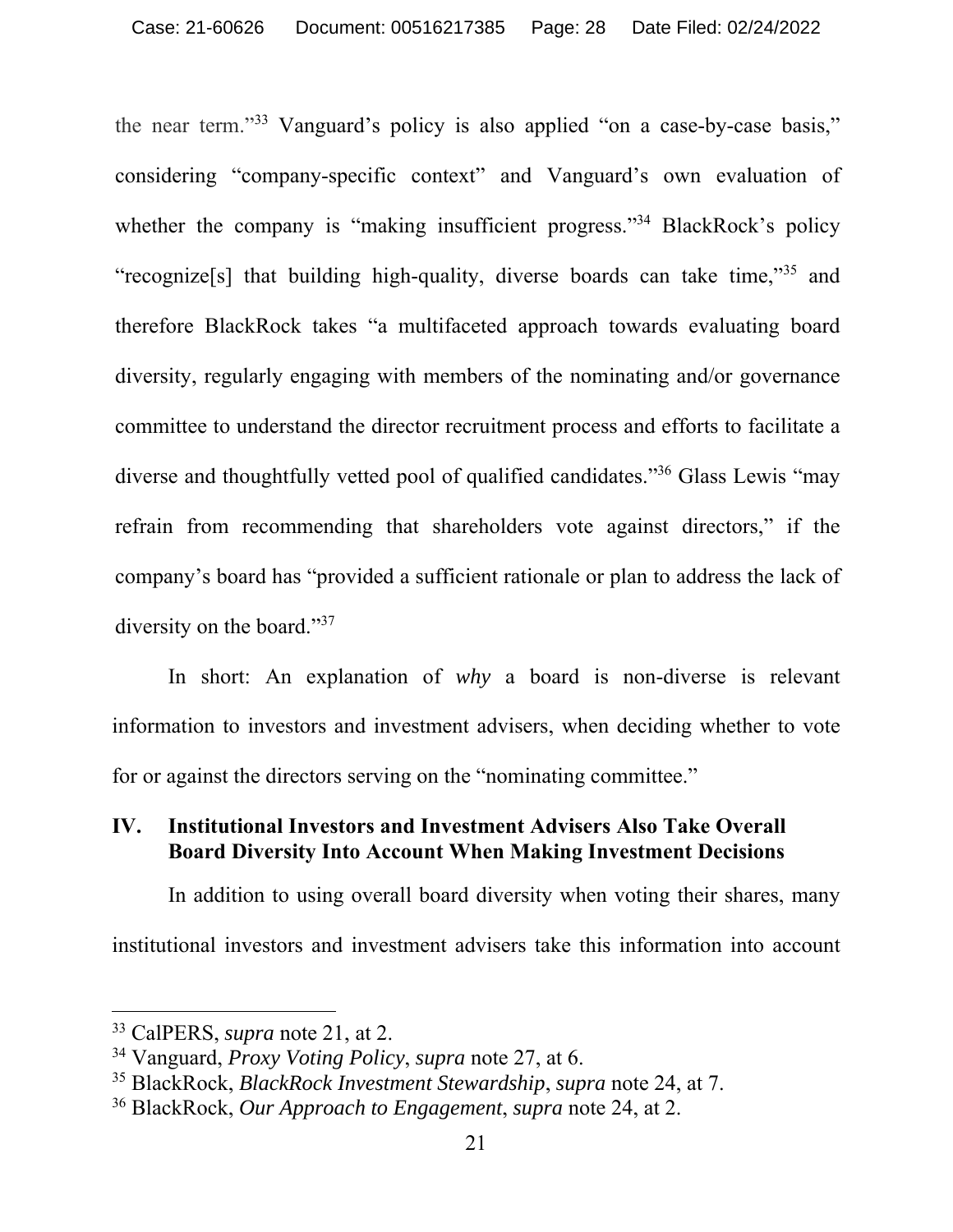when making decisions whether to buy, sell, or hold shares in a company. Many institutional investors and investment advisers consider Environmental, Social, and Governance ("ESG") criteria when making investments in ESG-labeled funds and when using ESG data in an integrated fashion for other investments. Many ESG strategies include, as one criterion, the diversity of the company's board.

For example, a portion of *amicus* Northern Trust's proprietary ESG Vector Score is, in part, based on Northern Trust's assessment of the company's corporate governance. As one part of that assessment, Northern Trust will consider the company's adherence to best practices. One of the best practices that Northern Trust expects companies to follow is the practice of recruiting and nominating qualified diverse directors. Similarly, *amicus* Ariel's "ESG risk rating" is influenced, in part, by assessments of the company's performance on diversity and inclusion issues, including but not limited to board diversity. Ariel then uses those "ESG risk ratings" to make investment decisions for assets managed under Ariel's domestic equity "traditional value strategies."38 *Amicus* Boston Trust Walden's ESG analysis includes assessments of corporate governance policies, practices, and performance, including board diversity. Many of *amicus* IAA's members have similar ESG strategies that they make available to their clients, and which consider board diversity as one important factor in their investment models.

<sup>37</sup> Glass Lewis, *supra* note 31, at 7.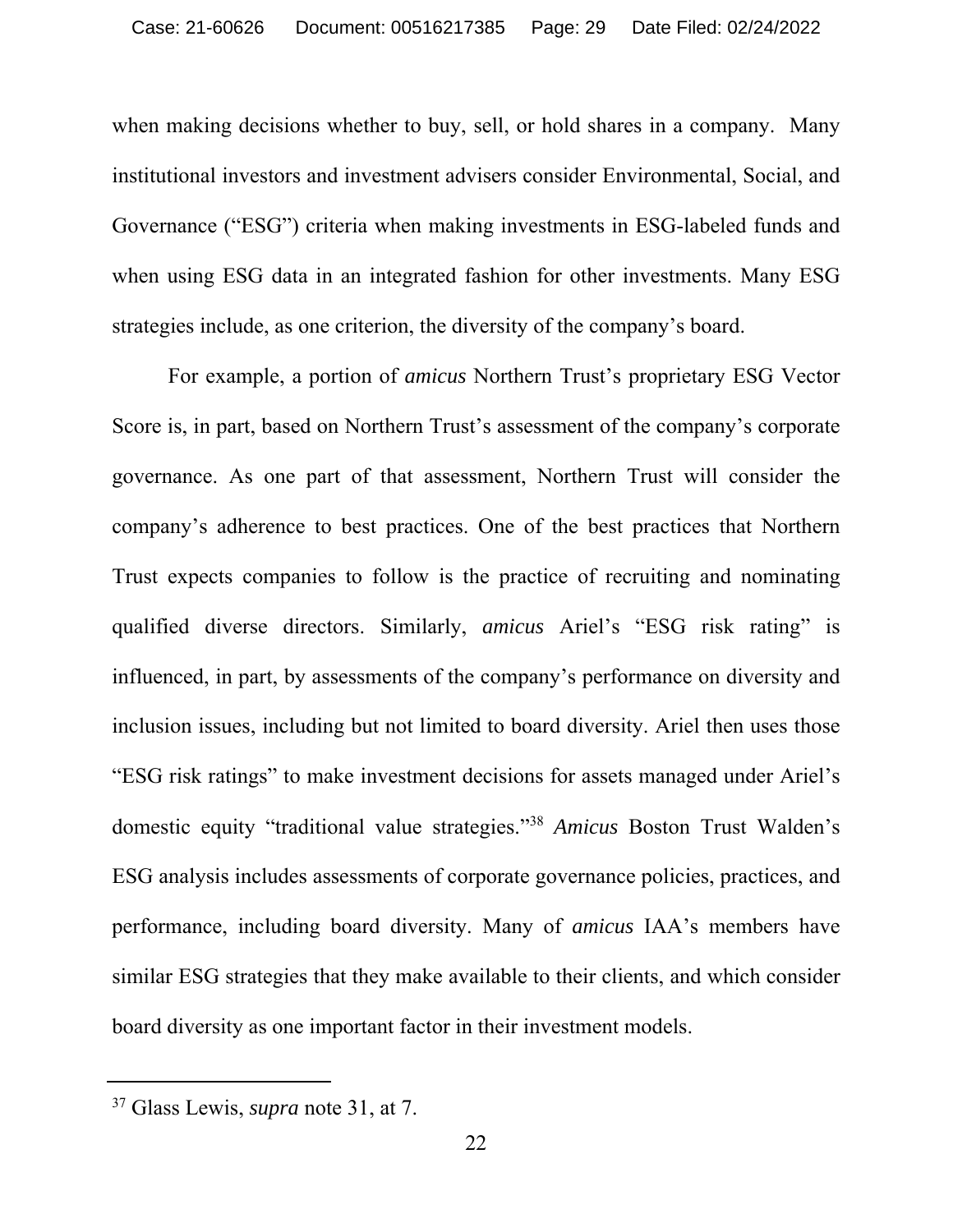The last decade has seen explosive growth in the amount of U.S.-domiciled assets deployed in ESG strategies, as illustrated by the following chart prepared by the Forum for Sustainable and Responsible Investment ("US  $SIF$ ")<sup>39</sup>:



In 2020, according to US SIF, \$16.6 trillion of U.S.-domiciled assets were under management by firms that applied ESG criteria to their investment analysis and portfolio selection. Those firms included 530 institutional investors, 384 investment advisers, and 1,204 community investment institutions.<sup>40</sup>

39 US SIF, *Report on US Sustainable and Impact Investing Trends 2020*, at 1, https://perma.cc/R9XL-PXRT (last visited Jan. 10, 2022).  $40$  *Id.* 

<sup>38</sup> *See* Ariel Investments LLC, (Form ADV, Part 2A) at 7-8 (July 7, 2021).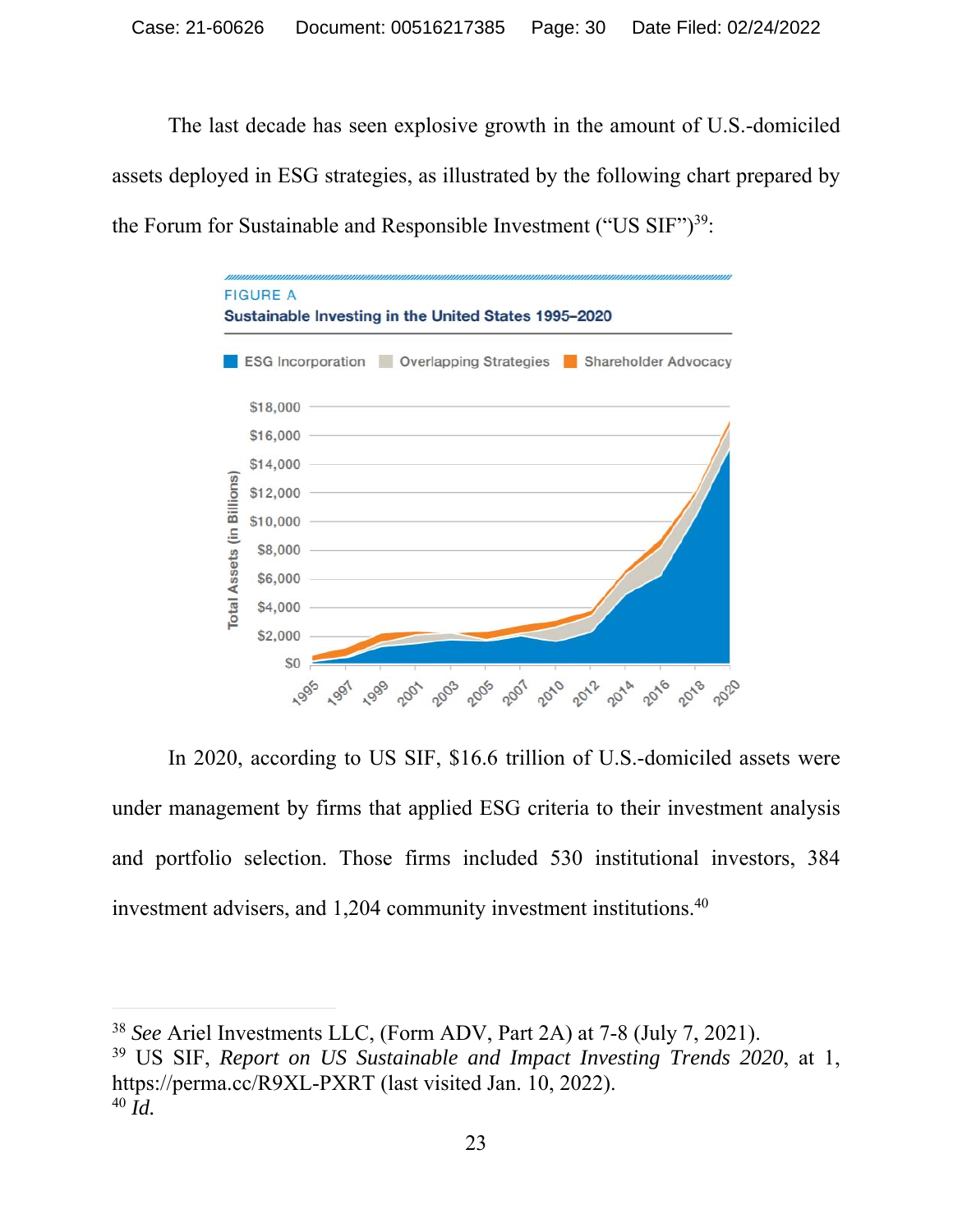### **V. Nasdaq's Rules Give Investors and Investment Advisers the Information They Need to Implement Their Voting Policies and Make Investment Decisions**

"What gets measured, gets done," as *amicus* Ariel told the SEC in its comment letter in support of Nasdaq's Rules.<sup>41</sup> As matters currently stand, investors and investment advisers are given information regarding a company's *policy* regarding the recruitment of diverse directors, based on the existing SEC regulations described above. *See* 17 C.F.R. § 229.407(c)(vi). Yet investors and investment advisers lack an efficient and reliable way to *measure* whether these policies achieve any overall board diversity. Most investors and investment advisers also lack the means to obtain and evaluate the reasons why non-diverse boards do not have diverse directors. Nasdaq's Rules will improve the quality and accessibility of both kinds of information.

#### **A. Data on Overall Board Diversity Is Difficult to Find**

Institutional investors and investment advisers currently encounter substantial difficulties when attempting to assess the overall diversity of companies' boards. The disclosures that companies make regarding board diversity are "often disappointingly insufficient and boilerplate," in the words of

<sup>41</sup> Ariel Investments, *Comment Letter on Proposed Rule Change to Adopt Listing Rules Related to Board Diversity,* Dec. 29, 2020, at 2, https://perma.cc/6HVN-3CMZ.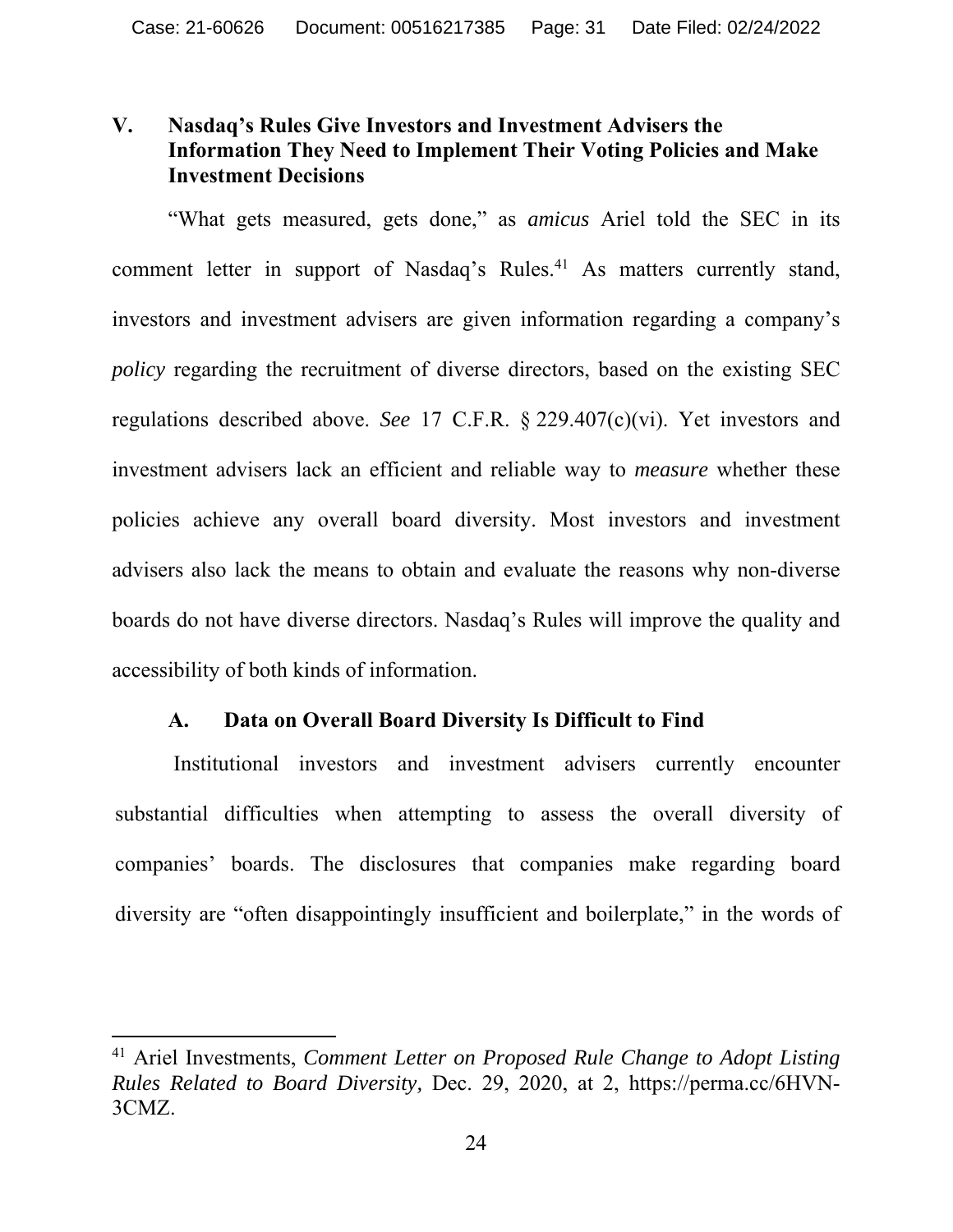one commenter.42 Moreover, even when companies do provide substantive information, they do not do so in a standardized, consistent format.<sup>43</sup> Investors and investment advisers must scour companies' websites, investor presentations, and SEC filings looking for it. If they find anything, they must then interpret the unique format and terms each company decides to use.

Institutional investors and investment advisers often have little time to accomplish these tasks. Many investors and investment advisers vote shares in *thousands* of different companies each year. Most of those votes are cast during "proxy season"—the period between March until August, when most companies hold their annual shareholder meetings. In many cases, investors have just 20 days between receiving the company's proxy statement and casting their votes. *See* 17 C.F.R. § 240.14c-2(b) (setting the 20-day deadline). Clear, reliable, and accessible data, presented in a consistent, usable, and searchable format, is critical to institutional investors and investment advisers seeking to implement voting policies based on overall board diversity.

*Amici* know these data problems first-hand. For its part, *amicus* Ariel's research team assesses approximately 120 current and prospective portfolio

<sup>42</sup> International Corporate Governance Network, *Comment Letter on Proposed Rule Change to Adopt Listing Rules Related to Board Diversity*, Dec. 16, 2020, at 2, https://perma.cc/SZ24-Z94C.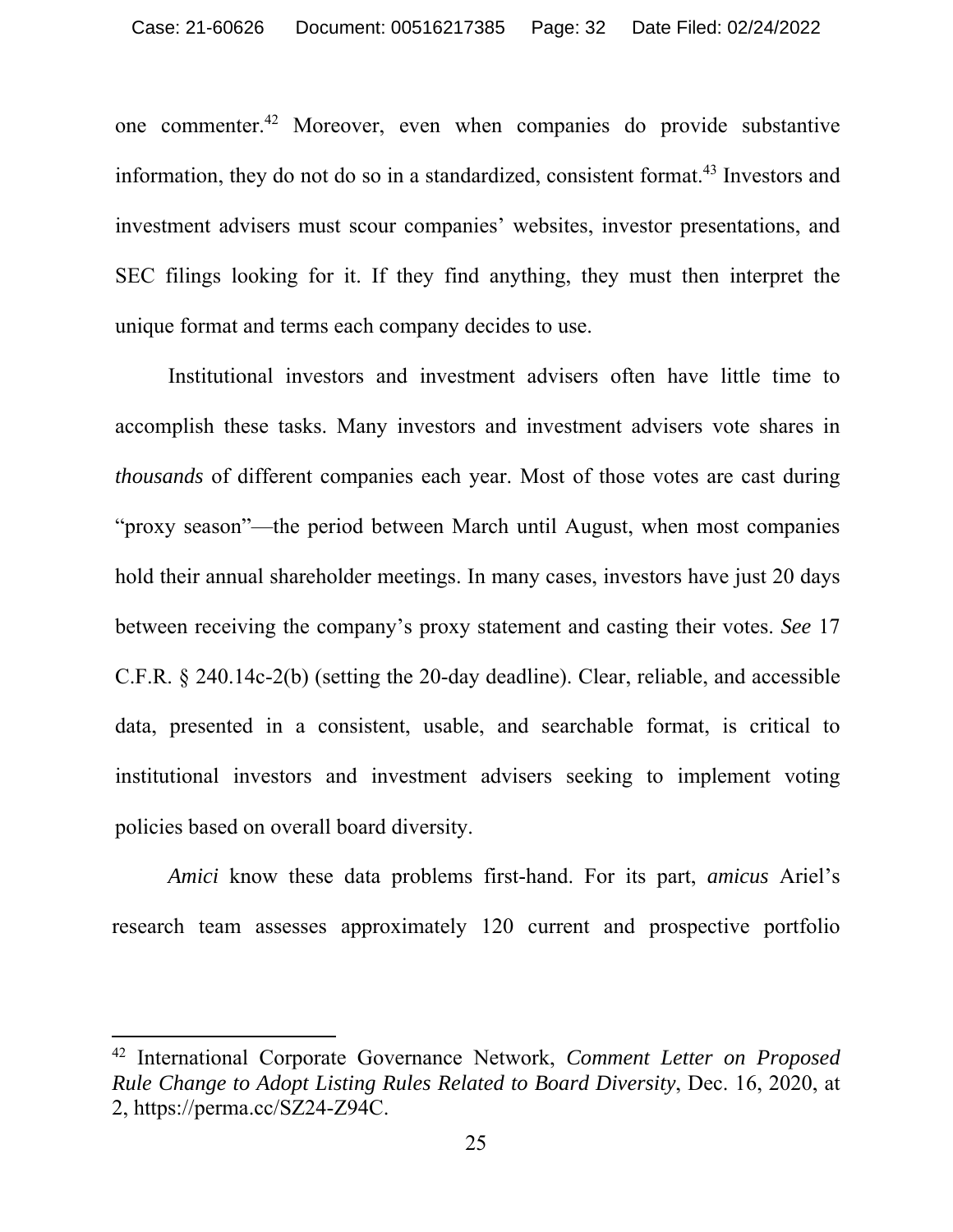companies each year (all of whom are publicly traded). In order to determine these companies' overall board diversity, Ariel's analysts have resorted to looking at photographs on company websites of the company's directors; reviewing directors' LinkedIn or other public profiles, in an effort to assess the director's affiliations with any organizations associated with their minority status; and asking the portfolio company's "investor relations" personnel. These efforts take time, and the results are not always consistent since the companies have not always thought about this issue and "investor relations" personnel do not always have the information readily available.

Many institutional investors and investment advisers—including *amicus*  Northern Trust, and many of *amici* CII and IAA's members—rely on the proprietary databases maintained by third-party proxy advisory firms (such as ISS or Glass Lewis), which contain board-diversity information that these firms have collected from various sources. Nasdaq's Rules should improve the completeness, quality, and consistency of these proxy advisory firms' databases, and should also lower the costs of obtaining, organizing, and using this information.

<sup>43</sup> *See* Boston Trust Walden, *Comment Letter on Proposed Rule Change to Adopt Listing Rules Related to Board Diversity*, Dec. 30, 2020, at 2, https://perma.cc/UE85-A9LV.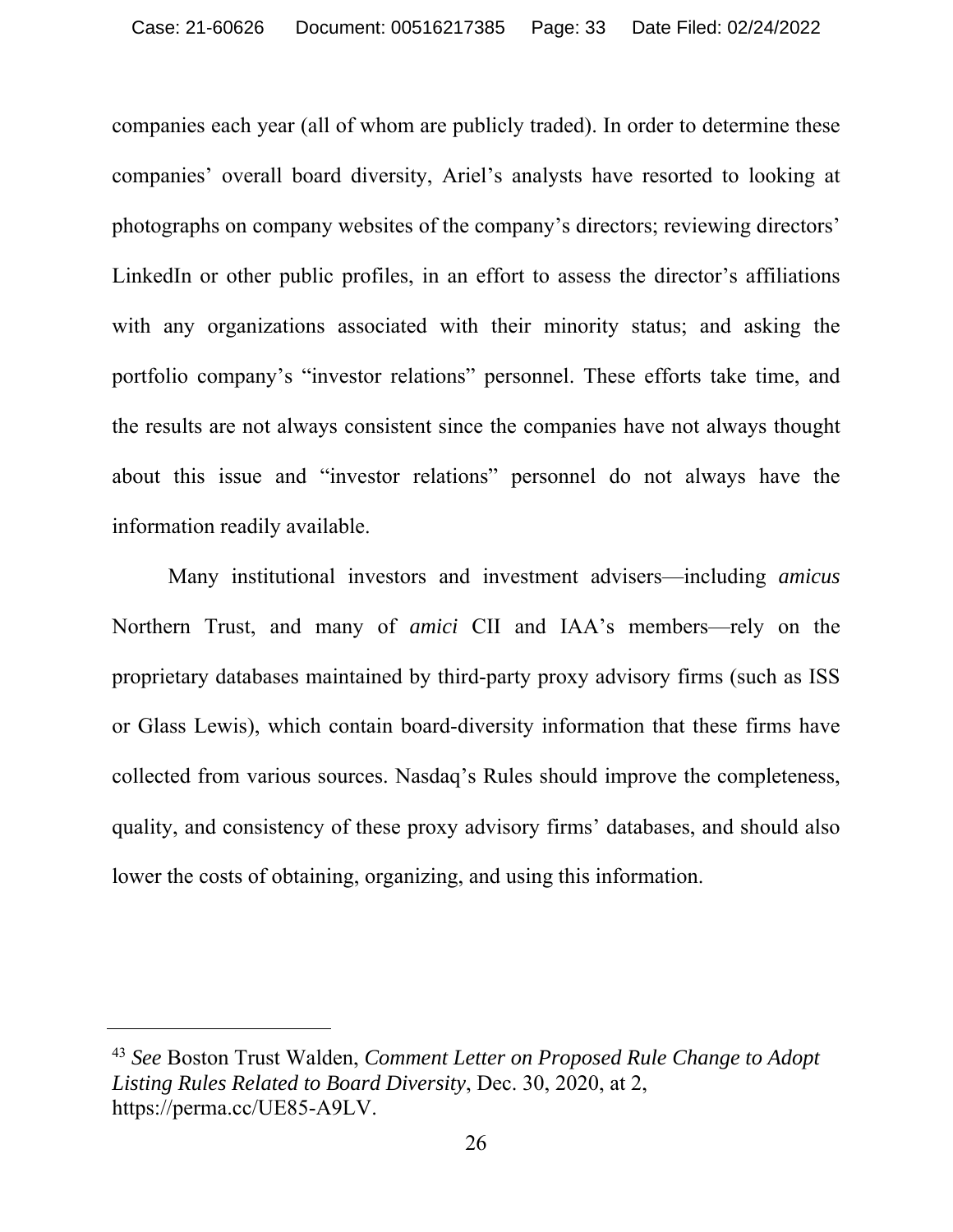#### **B. Rule 5606 Will Improve the Quality, Consistency, and Accessibility of Information Regarding the Overall Diversity of Boards**

The Board Diversity Matrix required by Rule 5606 will enable institutional investors and investment advisers to efficiently assess a company's overall board diversity.

The Matrix *does not* identify each director by name. Instead, the Matrix states the total number of directors that self-identify as "Female," "Male," or "Non-Binary," and the total number of directors that self-identify as "African American or Black," "Alaskan Native or Native American," "Asian," "Hispanic or Latinx," "Native Hawaiian or Pacific Islander," "White," "Two or More Races," "LGBTQ+," or who elect not to disclose their "Demographic Background." By presenting these numbers in a consistent format, the Matrix makes it possible for investors and investment advisers to quickly obtain reliable information about how many directors self-identify as each of these different diversity criteria.

*Amici* disagree with Petitioners' contention that the Matrix is designed to encourage investors to vote for or against individual directors based on those directors' race, ethnicity, gender, or sexual orientation. The Matrix only discloses the *overall* diversity of the board. It would be impossible for anyone, based on the Matrix alone, to vote for or against individual directors based on these characteristics.

27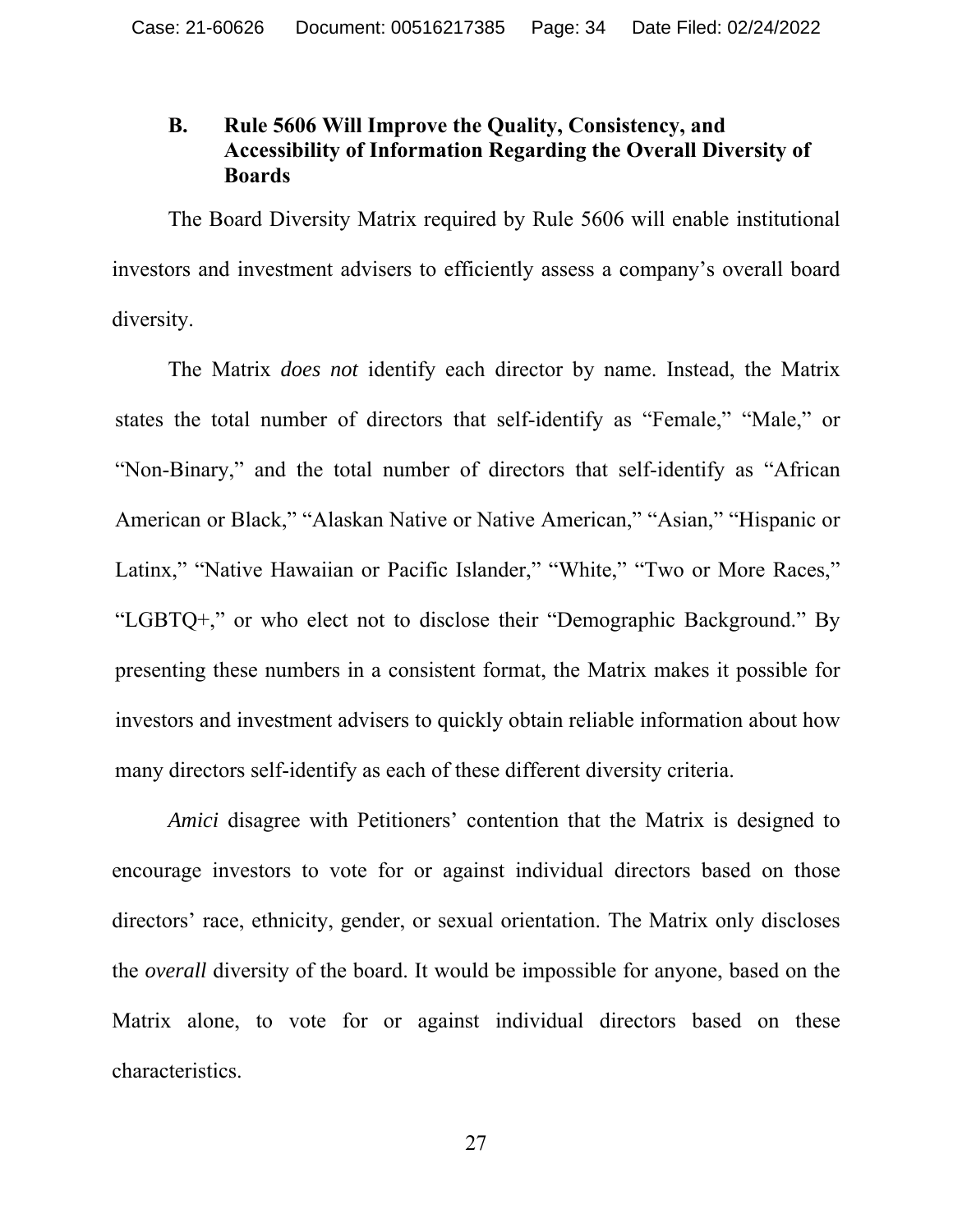*Amici* also disagree with Petitioners' contention that the Matrix's categories are arbitrarily chosen. *See* NCPPR Br., at 8. On the contrary, these categories are well selected. They are identical or very similar to the diversity categories that are in widespread use by many institutional investors and investment advisers.

### **C. It Is Difficult for Investors and Investment Advisers to Obtain Explanations from Companies for the Reasons for Lack of Overall Board Diversity**

Many institutional investors and investment advisers encounter significant difficulties in obtaining explanations of the reasons why non-diverse companies lack overall board diversity.

For example, *amicus* Ariel's research team has, in recent years, devoted significant resources to obtaining these explanations. The explanations were usually not available in written form, and instead Ariel had to obtain them through one or more telephone calls with the company's "investor relations" personnel. On some occasions, the company had not yet settled on an official explanation of its position regarding its lack of board diversity and had to decide upon an explanation in response to Ariel's query.

### **D. Rule 5605(f)(2)(A) Will Improve the Quality, Quantity, and Accessibility of Information Relating to the Challenges Companies May Face in Recruiting Diverse Directors**

Rule  $5605(f)(2)(A)$  requires a company that does not have "at least two members of its board of directors who are Diverse" to "explain why" that is.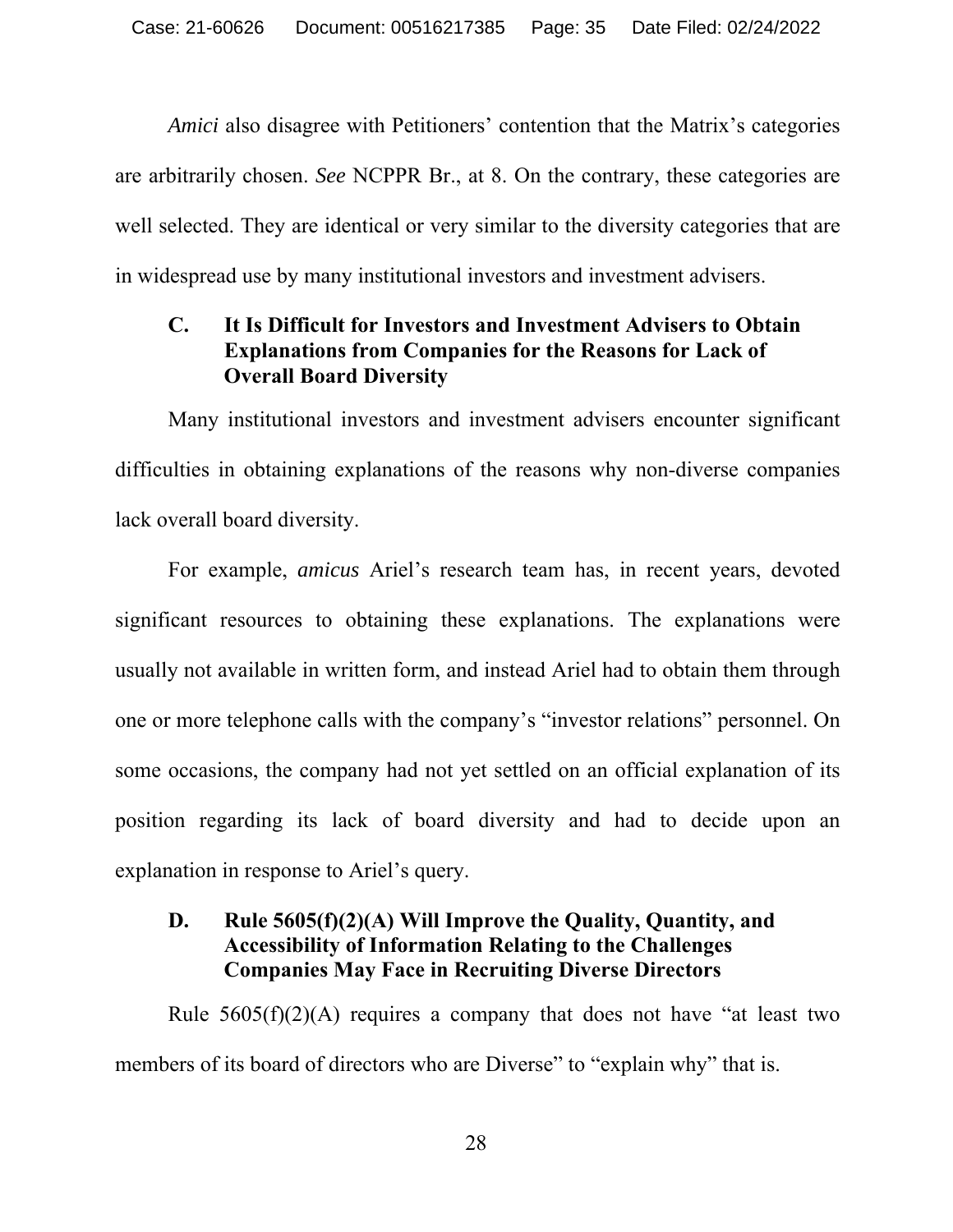This Rule will improve the quantity and quality of information regarding the reasons why non-diverse companies lack overall board diversity. The Rule will require non-diverse companies to think about the issue and provide a formal, public statement. Many companies have not yet done this. In such cases, the company's "investor relations" department may not know what to say in response to an investor or investment adviser's query.

Rule  $5605(f)(2)(A)$  will also improve the accessibility of this information. Although BlackRock may be able to "regularly engag[e]" directly "with members of the nominating and/or governance committee" to obtain these explanations,<sup>44</sup> most institutional investors and many investment advisers do not enjoy that level of direct engagement with directors, management, or even company representatives that can speak to the issue. Rule  $5605(f)(2)(A)$  will make this information accessible to all institutional investors and investment advisers, without the need for direct "engagement" with the board or management.

*Amici* disagree with Petitioners' contention that Rule 5605(f)(2)(A) is an attempt to "shame" or "force apologies" from companies that lack diverse directors. Alliance Br. at 10 ("shame"); *id.* at 45 ("force apologies"). *Amici* view Nasdaq's Rule as a disclosure requirement, whose purpose is to provide

<sup>44</sup> BlackRock, *Our Approach to Engagement*, *supra* note 24, at 2; *see also*  CalPERS, *supra* note 21, at 2 (noting that CalPERS seeks "engagements" on this issue).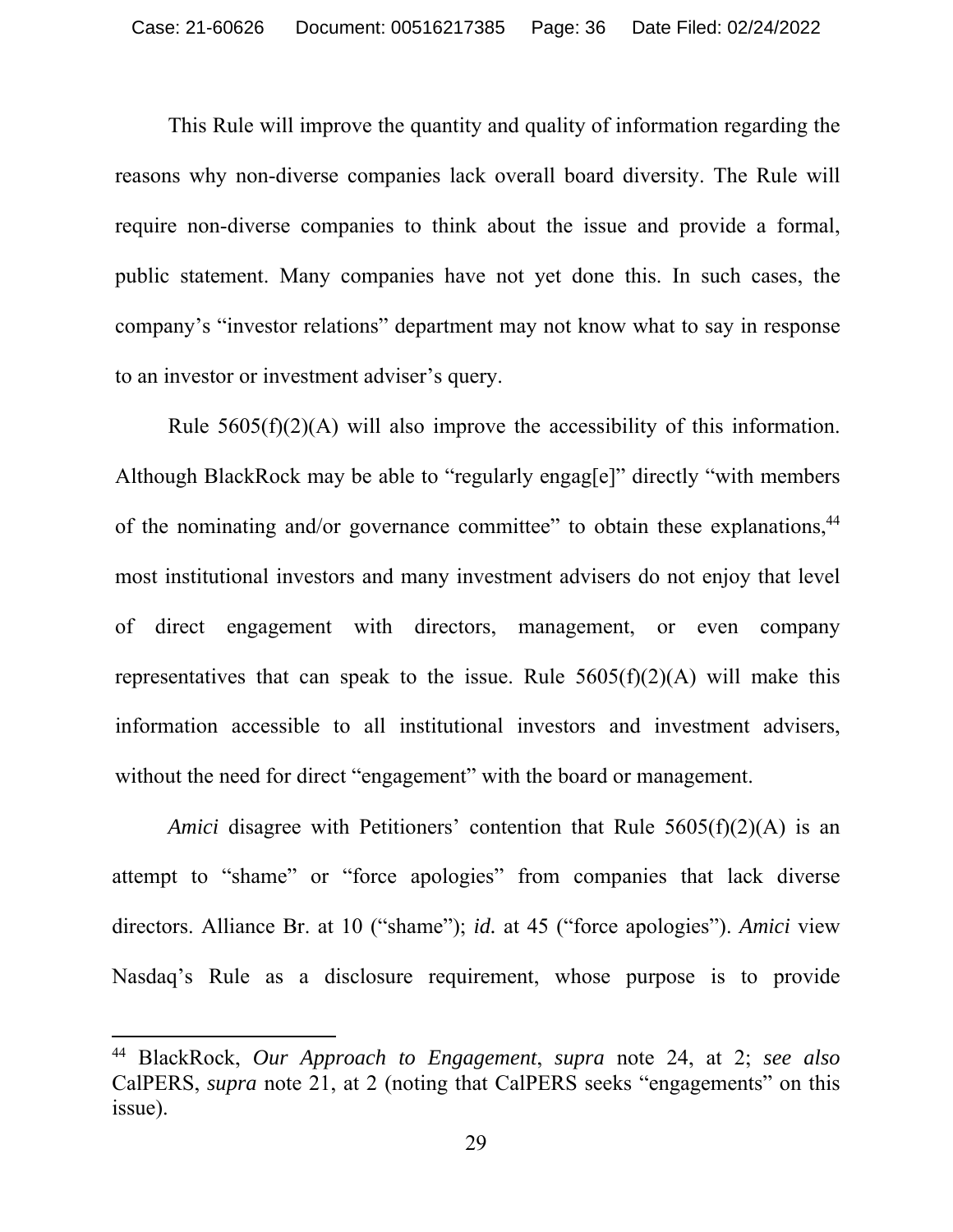institutional investors and investment advisers with information that many consider relevant when casting votes for (or against) the "nominating committee" directors and when making investment decisions.

Rule 5605(f)(2)(A) also gives companies "substantial flexibility" in providing those explanations.45 That flexibility is appropriate, since companies differ greatly from each other in many ways, including the specific qualities and skills they seek in directors.

#### **E. Both Rules Are Particularly Important for Smaller Investors and Investment Advisers**

Many institutional investors and investment advisers with fewer assets or assets under management typically have fewer resources to devote to obtaining board-diversity information. Approximately 87.9% of investment advisers are small businesses with fewer than fifty employees.<sup>46</sup> In *amici's* experience, companies' "investor relations" departments typically prioritize requests made by those institutional investors and investment advisers that own large stakes in the company's equity or, based on their size, have the potential to make a sizable investment. Nasdaq's Rules will "level the playing field" by making this

<sup>45</sup> *See* SEC, *Order Approving Proposed Rule Changes*, Release No. 34-92590 (Aug. 6, 2021) (giving companies "substantial flexibility" on the content of their explanations under Rule 5605(f)).

<sup>46</sup> IAA, *Investment Adviser Industry Snapshot 2021*, at 3, https://perma.cc/4DTD-3XGV (last updated Jul. 2021).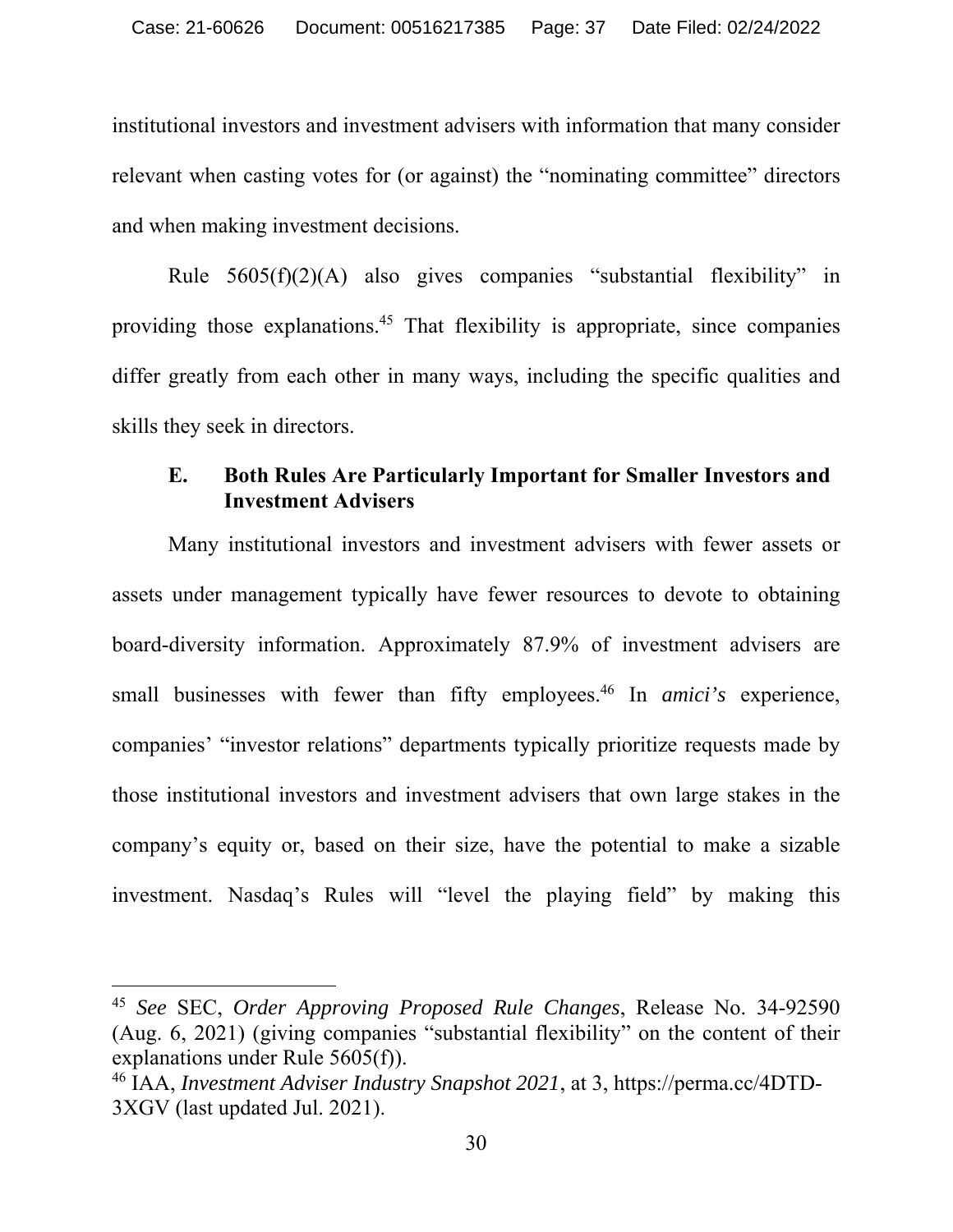information available to all institutional investors and investment advisers, regardless of their size or the size of their investments.

#### **CONCLUSION**

*Amici* support Nasdaq's Rules because overall board diversity is a relevant consideration used by many institutional investors and investment advisers when voting shares and making investment decisions. Nasdaq's Rules will significantly improve the quality, consistency, and accessibility of this information.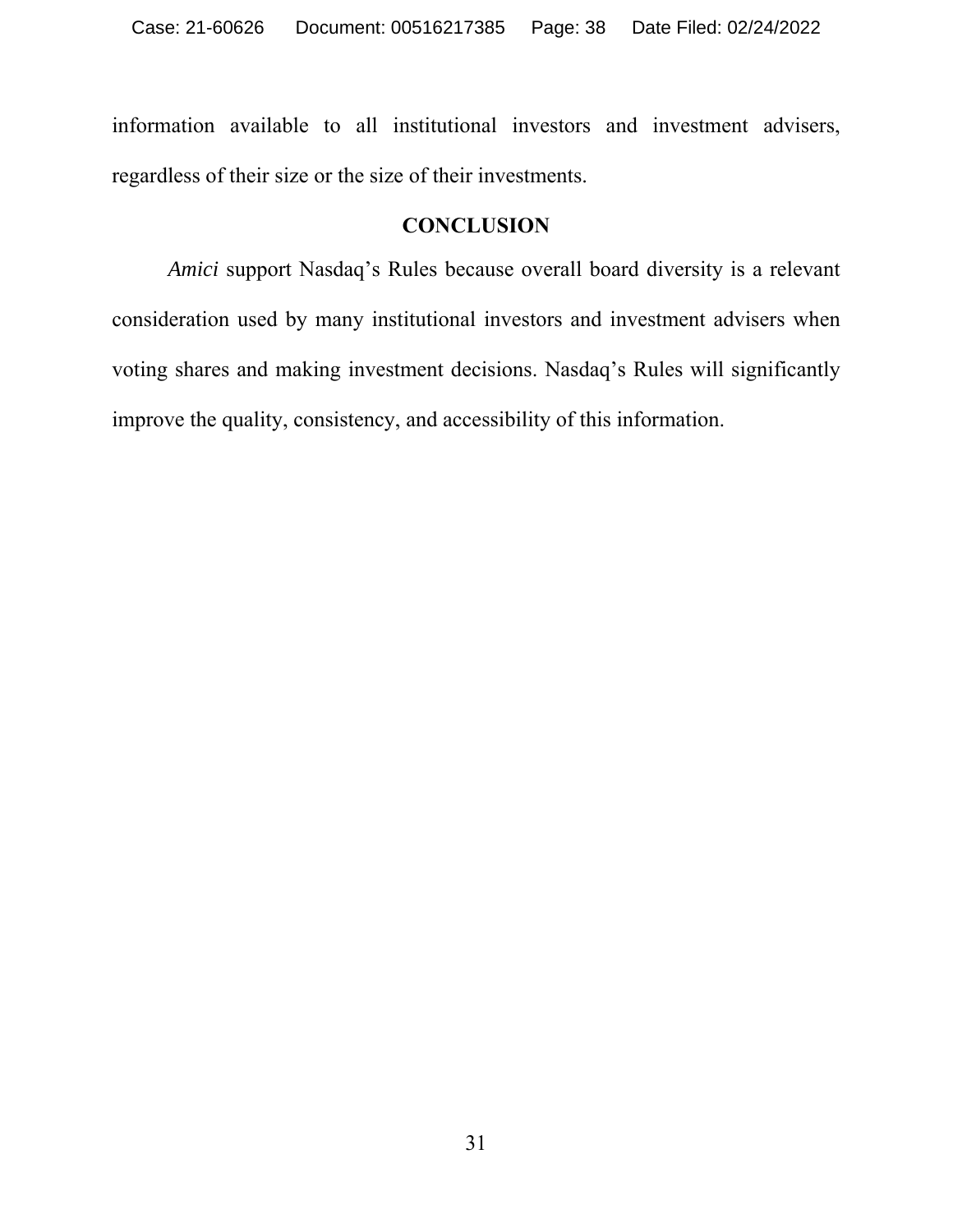Dated: Feb. 24, 2022 Respectfully submitted,

*/s/ Steven M. Shepard*  Steven M. Shepard

#### **SUSMAN GODFREY L.L.P.**

Neal S. Manne SUSMAN GODFREY L.L.P. 1000 Louisiana Street Suite 5100 Houston, TX 77002 Phone: (713) 651-9366 nmanne@susmangodfrey.com

Arun Subramanian 1301 Avenue of the Americas 32nd Floor New York, NY 10019 Phone: (212) 336-8330 sshepard@susmangodfrey.com asubramanian@susmangodfrey.com

*Counsel for Amici Curiae*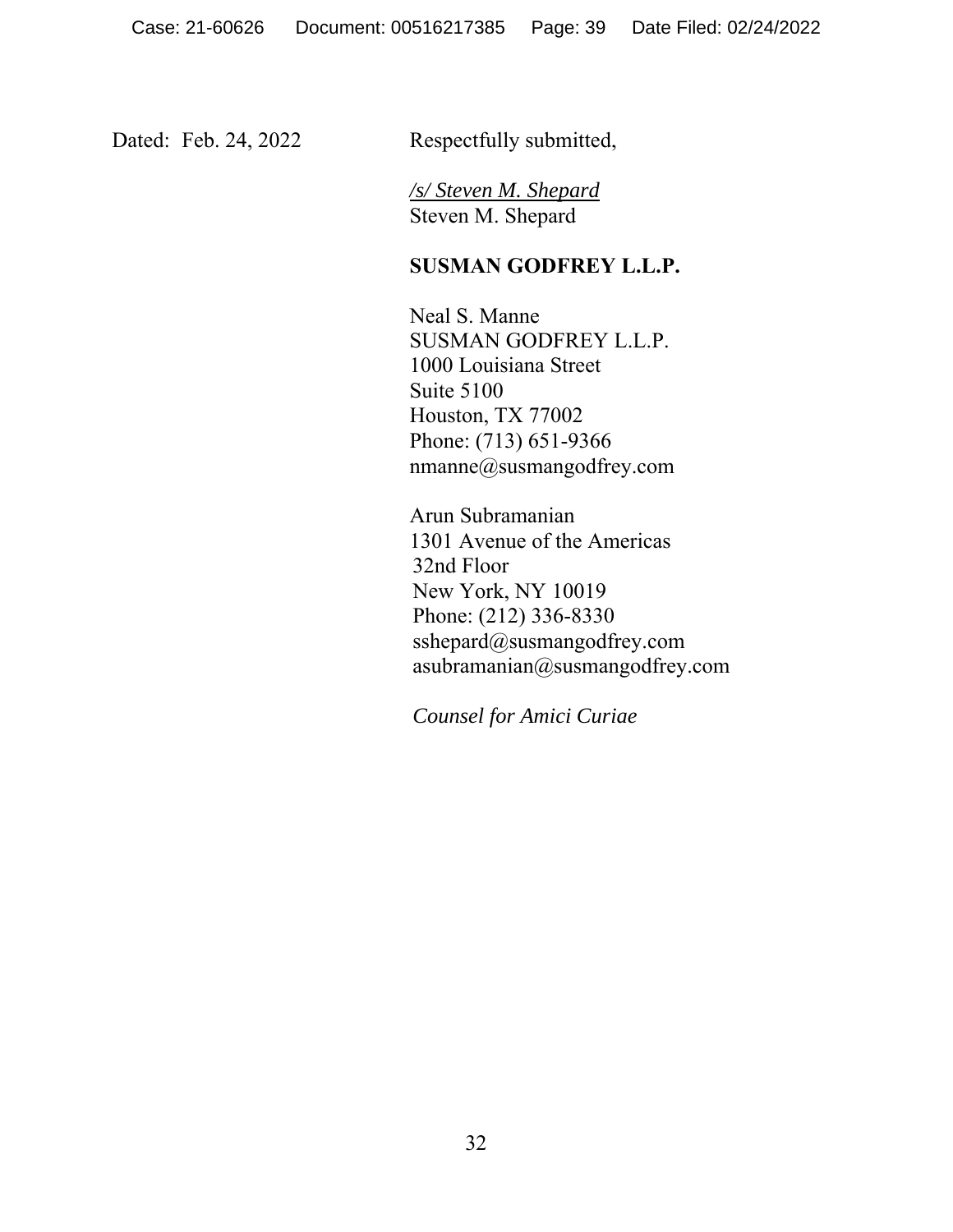#### **CERTIFICATE OF COMPLIANCE**

Pursuant to Federal Rule of Appellate Procedure  $32(g)$ , I certify that this brief complies with the type-volume limitation of Federal Rules of Appellate Procedure  $29(a)(5)$  and  $32(a)(7)$  because the brief contains 6,278 words, excluding those parts of the brief that are exempted by Federal Rule of Appellate Procedure  $32(f)$ .

This brief complies with the typeface requirements of Federal Rule of Appellate Procedure 32(a)(5) and the type-style requirements of Federal Rule of Appellate Procedure 32(a)(6) because it has been prepared in 14-point Times New Roman Font.

> */s/ Steven M. Shepard*  Steven M. Shepard